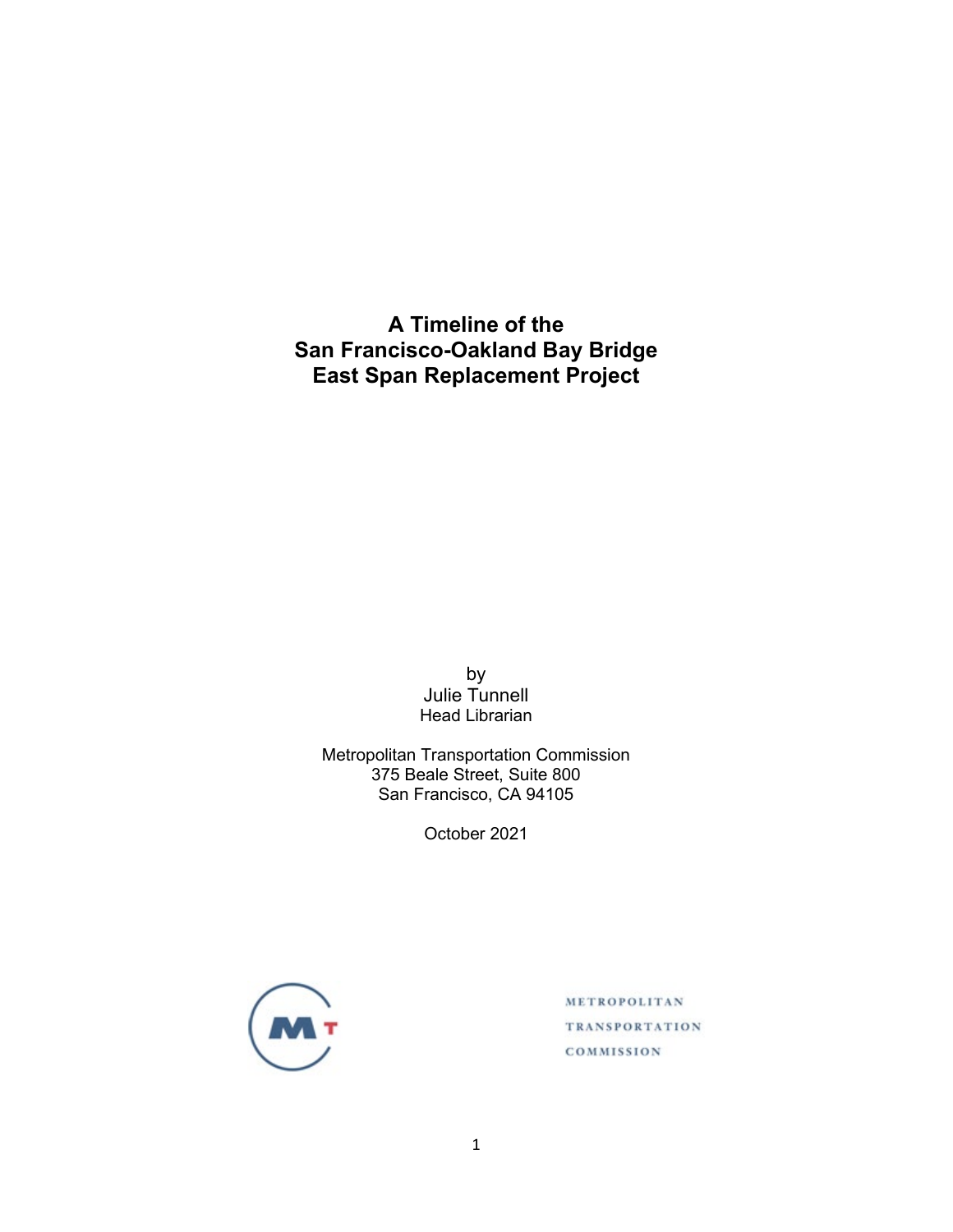## **Table of Contents**

|                                                                                | 22 |
|--------------------------------------------------------------------------------|----|
| 2014                                                                           | 24 |
|                                                                                |    |
|                                                                                |    |
|                                                                                |    |
|                                                                                |    |
|                                                                                |    |
| Appendix B - Information About the East Span Bay Bridge Special Collection  32 |    |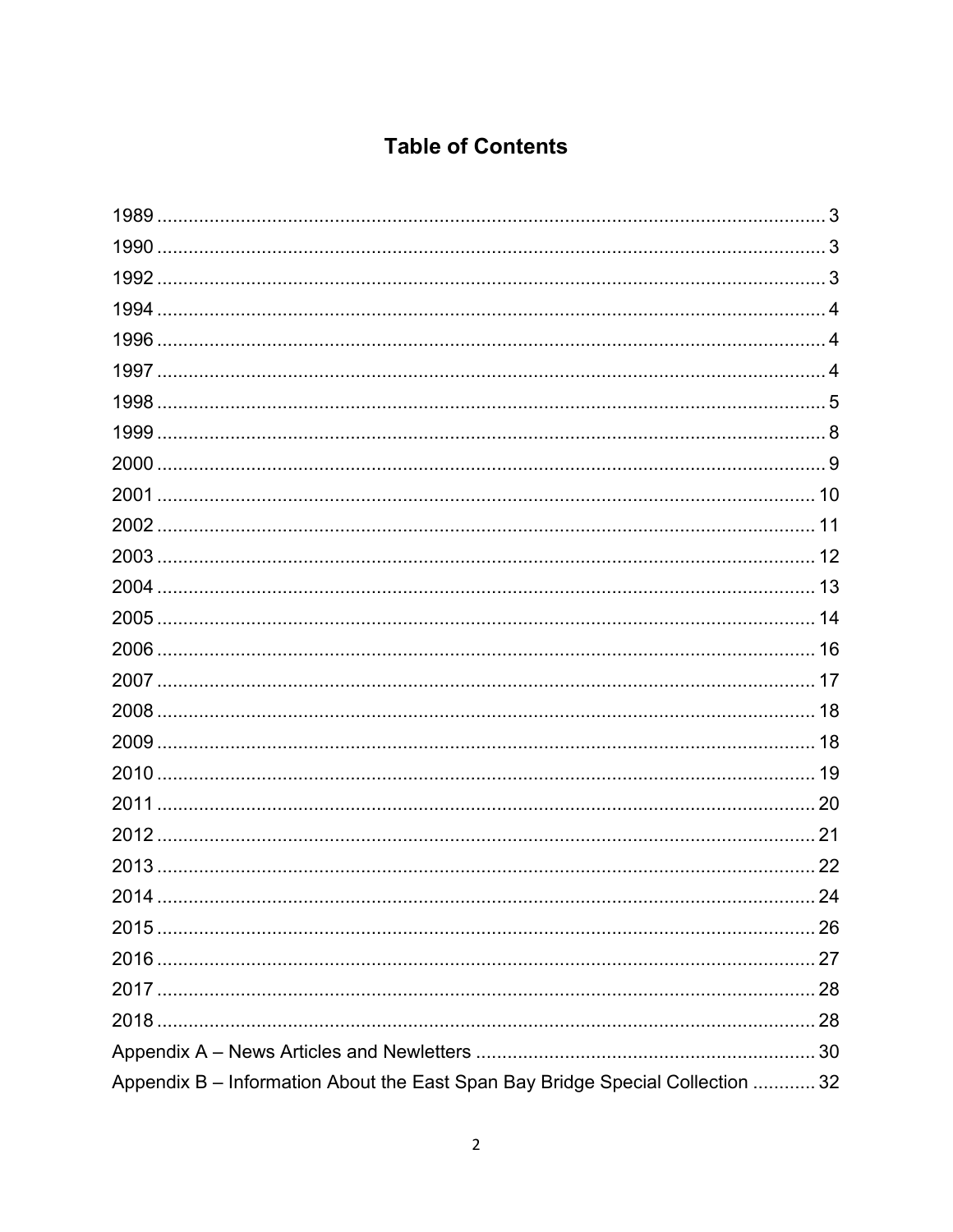## **1989**

### **October 17, 1989 at 5:04 p.m.**

*Loma Prieta earthquake occurs.*

The Loma Prieta earthquake (magnitude 6.9) occurs snapping a section of the eastern span of the San Francisco-Oakland Bay Bridge and killing one person. A total of 63 people were killed and 3,757 were reported injured by the earthquake.

## **1990**

## **May 31, 1990**

*Seismic safety report released.*

A report titled ["Competing Against Time: The Governor's Board of Inquiry on the 1989](http://libraryarchives.metro.net/DPGTL/harvested/1990-competing-against-time-inquiry-on-loma-prieta-earthquake.pdf)  [Loma Prieta Earthquake"](http://libraryarchives.metro.net/DPGTL/harvested/1990-competing-against-time-inquiry-on-loma-prieta-earthquake.pdf) is released. The report recommends a comprehensive seismic safety assessment of each major bridge crossing the San Francisco Bay.

## **1992**

### **June 1992**

*An analysis of the bridge post-earthquake is done.*

This California Department of Transportation (Caltrans) [report](http://files.mtc.ca.gov/library/pub/non/19212.pdf) looks at the effects of the earthquake on the bridge and makes recommendations for repairs.

### **September 1992**

*Caltrans estimates retrofit cost at \$150-200 million.*

A [preliminary study](http://files.mtc.ca.gov/library/pub/non/9191.pdf) for Caltrans estimates the cost of retrofitting the east span to be \$150 million to \$200 million.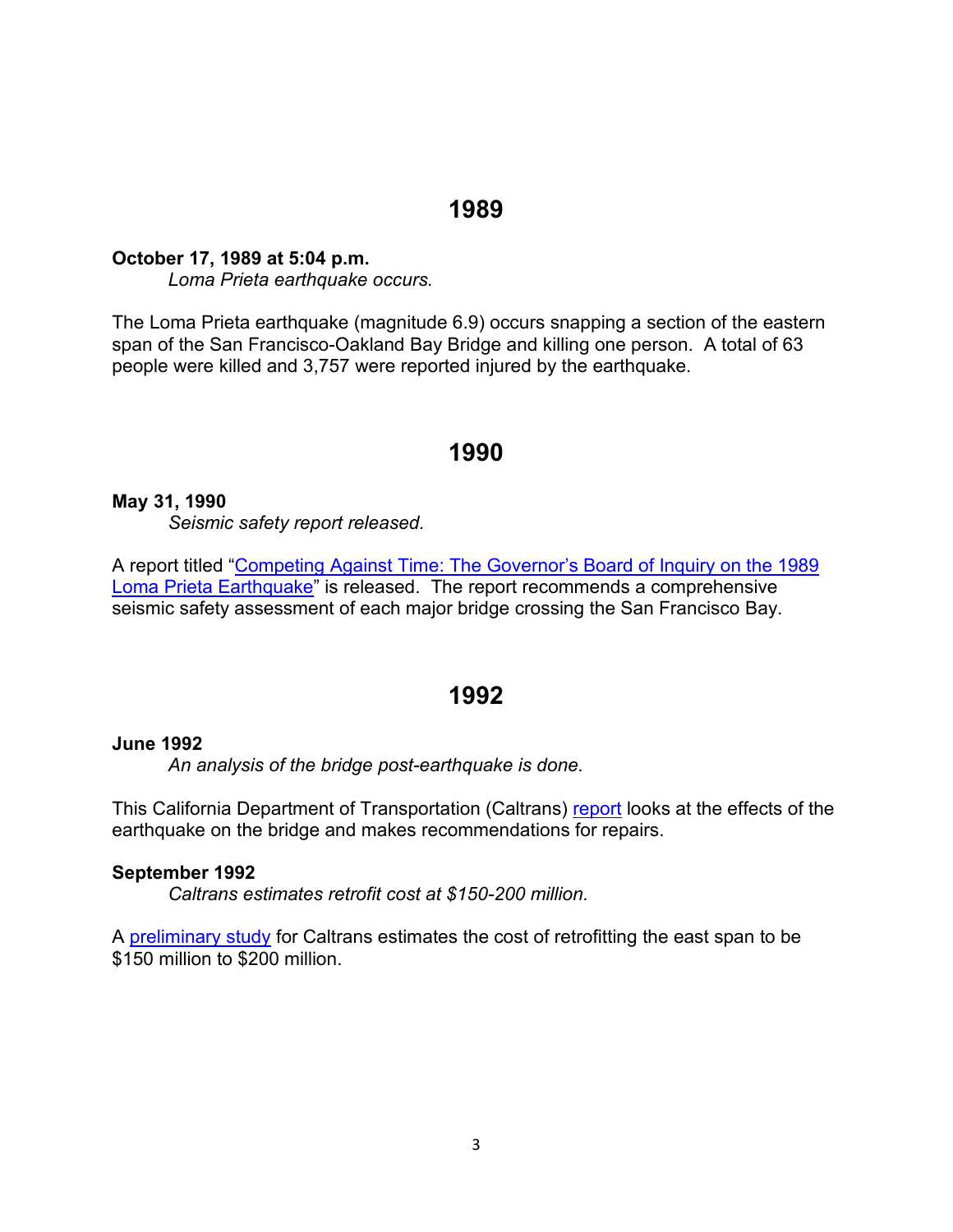### **Fall 1994**

*Brian Maroney assigned to bridge project.*

Caltrans engineer Brian Maroney (who would become chief engineer of the new east span) is assigned to the Bay Bridge project.

## **1996**

### **February 1996**

*Caltrans report says replacing bridge more cost effective, estimate goes up to \$1.3 billion.*

The [report](http://files.mtc.ca.gov/library/pub/non/3626.pdf) says retrofitting the bridge would be so much more difficult than first thought and that replacing the span may be more cost effective. Caltrans confirmed that the unexpected complexity of the project had also caused cost estimates to go from \$250 million to \$1-1.3 billion.

### **December 1996**

*Experts recommend replacement.*

A panel of experts concludes the eastern span should be replaced rather than retrofitted.

## **1997**

### **February 1997**

*Governor Wilson announces the east span will be rebuilt for \$1.5 billion.*

Governor Pete Wilson supports building a new east span, the estimated cost is \$1.52 billion. California officials say an elevated skyway can be ready in seven years. The state will allow Bay Area citizens to decide what kind of bridge they want but they will have to pay for it, probably with increased tolls.

State Senator Quentin Kopp said the Metropolitan Transportation Commission (MTC) should be a focal point for reaching a decision on the bridge.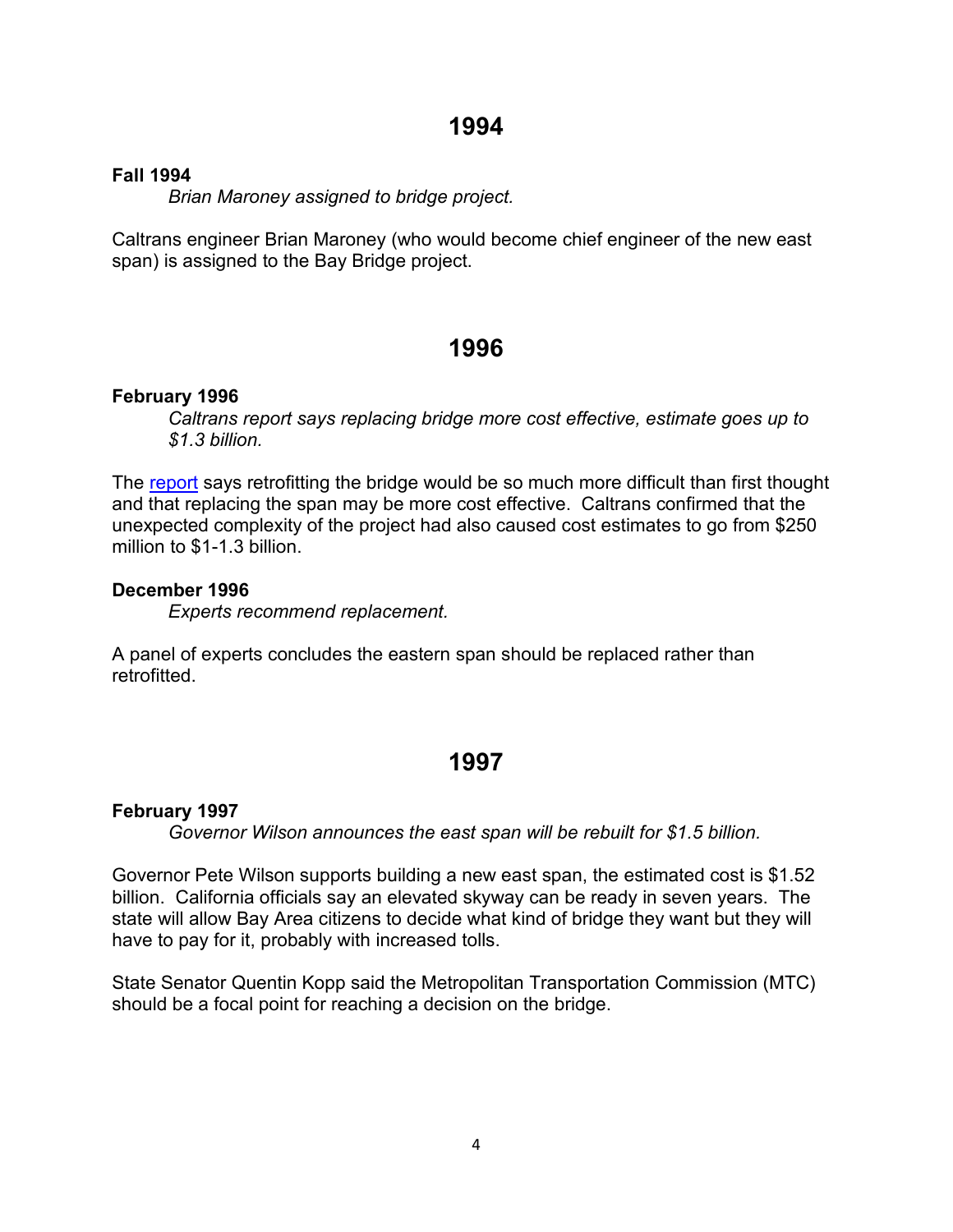### **March 1997**

*MTC appoints the Bay Bridge Design Task Force.*

MTC appoints the [Bay Bridge Design Task Force](http://files.mtc.ca.gov/library/pub/47440.pdf) (Task Force), a seven-person subset of the commission to forge a regional consensus on the design of the replacement span. The Task Force in turn appoints the Engineering and Design Advisory Panel (EDAP). The Task Force member were Mary King (chair), Sharon Brown, Mark DeSaulnier, Elihu Harris, Tom Hsieh, Jon Rubin, and Angelo Siracusa.

### **March 18, 1997**

*First meeting of the Task Force.*

The first meeting of the Bay Bridge Design Task Force is held to begin the process of selecting the design of the new east span.

### **April 1997**

*Retrofit vs. new bridge analysis produced.*

An [analysis](http://files.mtc.ca.gov/library/BBC/pdf/ACCNO_000330.PDF) comparing the cost/benefit of retrofitting the east span versus building a new bridge is produced by Caltrans.

### **July 1997**

*Mayor Willie Brown announces support for northern alignment.*

San Francisco Mayor Willie Brown sends a letter of support for placing the new bridge to the north of the existing span.

### **August 1997**

*Governor Wilson signs legislation funding new east span.*

Governor Pete Wilson signs legislation that increases the tolls on Bay Area bridges beginning in January 1998 to pay for the new east span of the Bay Bridge and other bridge work in the Bay Area. The bill also gives MTC control over money raised when Bay Area voters increased tolls on the bridges to \$1 in 1988.

## **1998**

### **May 1998**

*Construction cost estimates for 30% design.*

A [report](http://files.mtc.ca.gov/library/pub/non/5251.pdf) on the structural component construction cost estimates for the 30% design level is produced.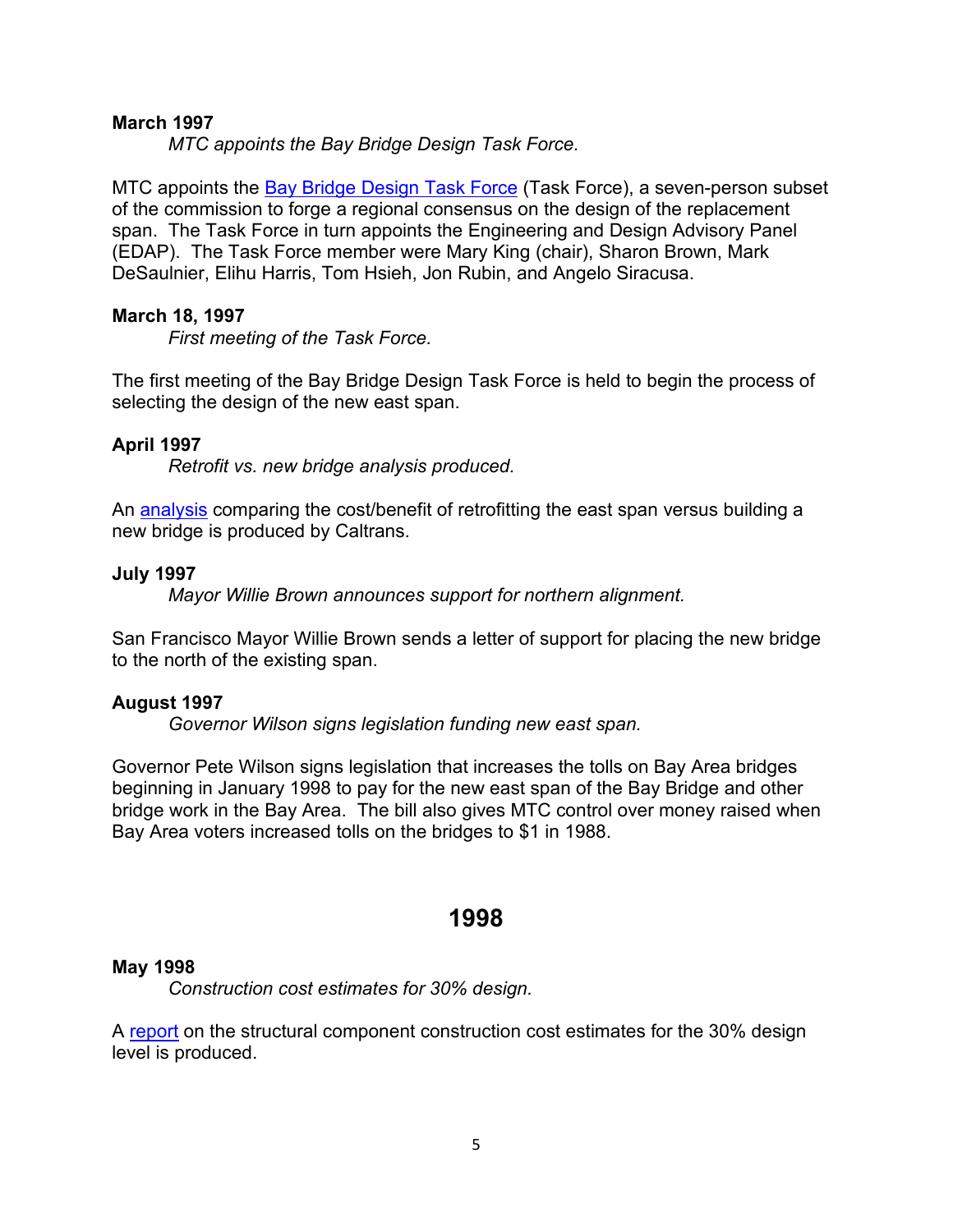*Executive summary of the 30% design report.*

An [executive summary](http://files.mtc.ca.gov/library/pub/non/12108.pdf) of the 30% design report is prepared by Caltrans.

## **May 29, 1998**

*EDAP recommends a single-tower self-anchored suspension (SAS) bridge.*

EDAP recommends a single-tower SAS span with the original viaduct design by T. Y. Lin International by a vote of 12 to 7. The [meeting materials](http://files.mtc.ca.gov/library/BBC/pdf/bbdtf_edap_19980529.pdf) include the final agenda and various supporting documents.

## **June 10, 1998**

*Value analysis report submitted.*

Caltrans receives a [value analysis report](http://files.mtc.ca.gov/library/pub/non/7223.pdf) on the proposed project to replace the east span.

## **June 17, 1998**

*MTC staff recommendation memo.*

A [memorandum](http://files.mtc.ca.gov/library/BBC/pdf/ACCNO_000172.PDF) from the Executive Director of MTC (Lawrence D. Dahms) to the Task Force lists a summary of recommendations on the Bay Bridge design and amenities.

## **June 22, 1998**

*30% design supplemental report released.*

A [supplement](https://archive.senate.ca.gov/sites/archive.senate.ca.gov/files/committees/2013-14/stran.senate.ca.gov/sites/stran.senate.ca.gov/files/Supplement%20to%20Final%2030%25%20Design%20Report/index.pdf) to the 30% design report is released by Caltrans.

## **June 24, 1998**

*The Task Force accepts the single-tower SAS recommendation by EDAP and MTC votes to adopt the Task Force recommendation.*

The Task Force votes four to one with two abstentions to select the [SAS design](http://files.mtc.ca.gov/library/pub/22199.pdf) which has an estimated cost of \$1.5 billion and a 2004 opening date. The votes are: Mary King (yes), Sharon Brown (yes), Mark DeSaulnier (yes), Elihu Harris (no), Tom Hsieh (abstain), Jon Rubin (abstain), and Angelo Siracusa (yes).

MTC, meeting as the Bay Area Toll Authority (BATA), [votes](http://files.mtc.ca.gov/library/BBC/pdf/bbdtf_bata_19980624.pdf) 11-1 to adopt the design recommended by the Task Force. Oakland Mayor Elihu Harris is the only dissenting vote.

## **June 1998**

*A value analysis report is released.*

Caltrans releases a [value analysis report](http://files.mtc.ca.gov/library/pub/non/7223.pdf) that reviews the current status of the design and identifies alternatives that could improve the current design.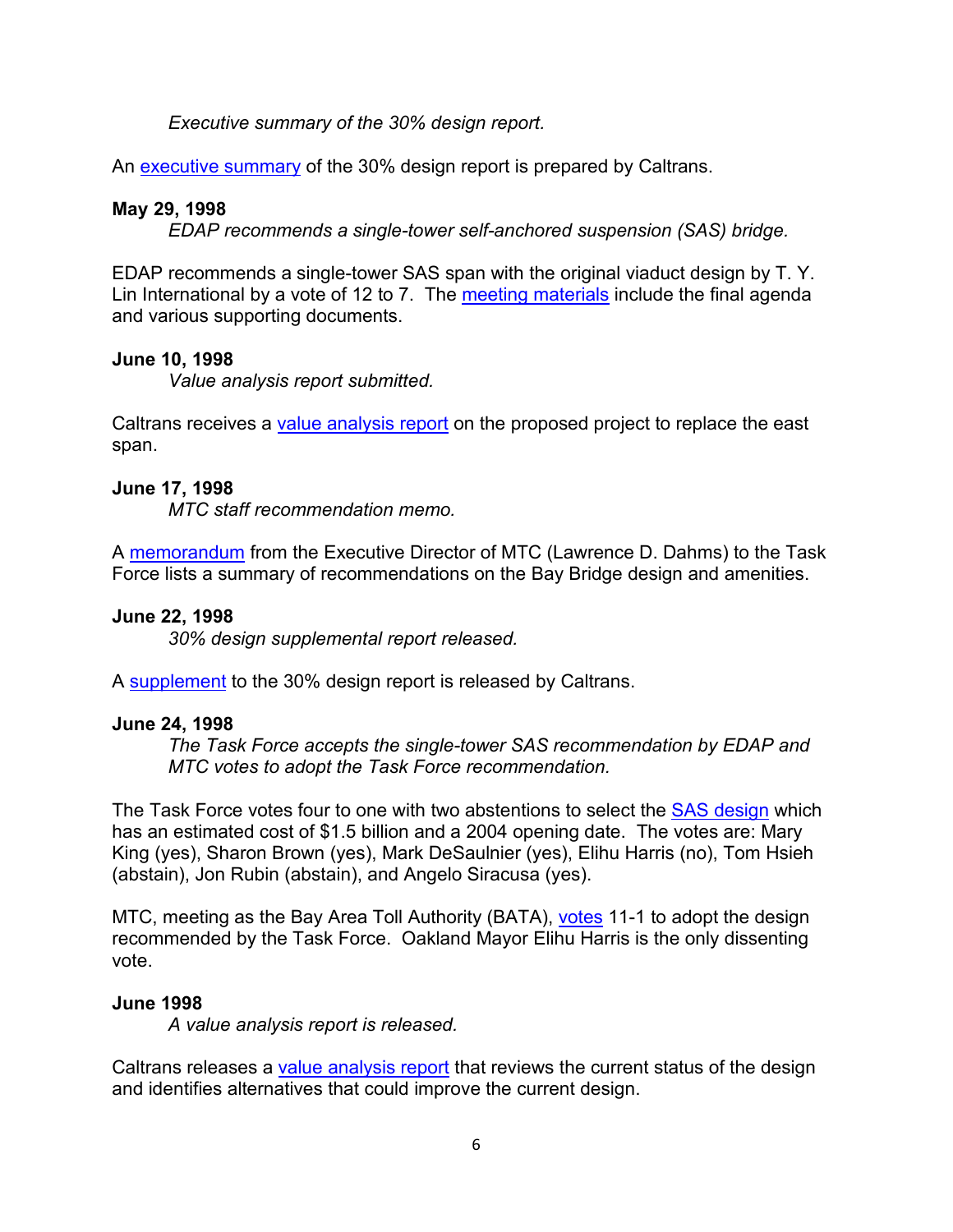*Supplemental design report released.*

A [supplement to the 30% design report](https://archive.senate.ca.gov/sites/archive.senate.ca.gov/files/committees/2013-14/stran.senate.ca.gov/sites/stran.senate.ca.gov/files/Supplement%20to%20Final%2030%25%20Design%20Report/index.pdf) is released that summarizes recommendations made by the Engineering Design and Advisory Panel.

*Elected officials complain about the chosen design.*

Elected officials express concerns about the aesthetics of the bridge and that it doesn't include a plan for rail service. Ten East Bay elected officials send a letter complaining that the chosen design is not a world-class design.

## **July 1998**

*Willie Brown supports southern alignment.*

San Francisco Mayor Willie Brown reverses his earlier position in support of the northern alignment, he now opposes it. The Navy bars Caltrans from visiting the Treasure Island to collect geological information.

## **September 1998**

*Draft EIR is published.*

The [draft environmental impact report](http://files.mtc.ca.gov/library/pub/non/23289.pdf) is published by Caltrans.

## **November 1998**

*EPA cites bridge EIR as inadequate.*

The Environmental Protection Agency send Caltrans' environmental impact report back for more work citing inadequate information, the biggest deficiency is the lack of information on the dredging plans.

## **December 1998**

*Caltrans moves forward with northern alignment.*

Caltrans decides to move forward with the northern alignment of the new east span despite the opposition of San Francisco Mayor Willie Brown, Oakland Mayor Jerry Brown and others.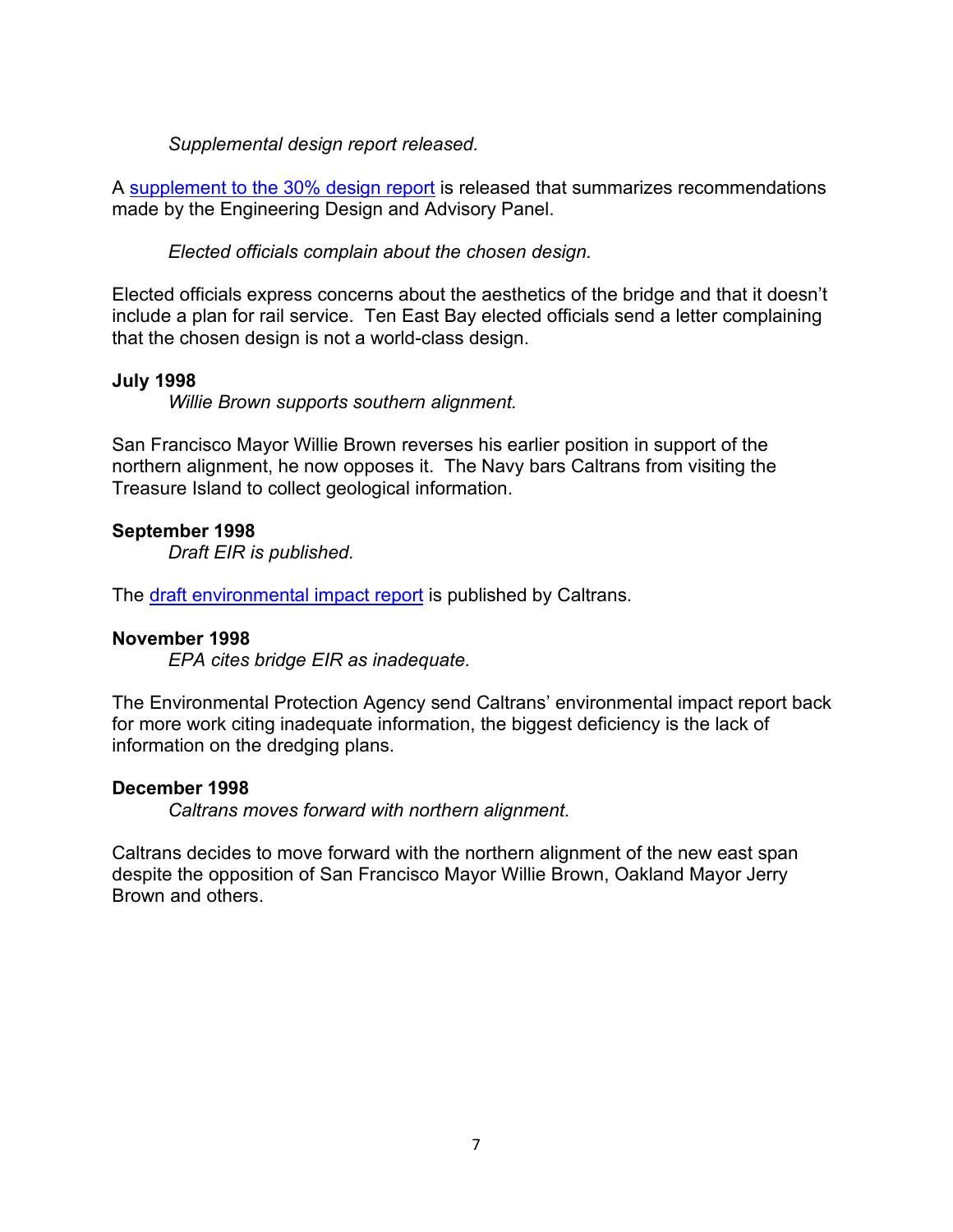## **February 1999**

*The Task Force reconvenes after complaints about design.*

San Francisco and the Navy bring complaints to the Task Force. Mayors Willie Brown and Jerry Brown send a letter to Governor Gray Davis asking him to move the alignment of the span. Governor Davis asks Caltrans to review the bridge design. EDAP produces a [report](http://files.mtc.ca.gov/library/BBC/pdf/ACCNO_000826.PDF) on the northern/southern alignment question.

## **March 1999**

*Davis says the bridge should be built as planned.*

Governor Gray Davis say he wants to go forward with the current plans for the bridge. Davis' concerns are that the bridge is safe and done in a timely and cost-effective manner.

## **May 1999**

*The Navy doesn't allow Caltrans access to sites.*

Caltrans continues to request access to Navy property but the Navy continues to reject their requests citing numerous objections. This refusal causes delays in the project and increases the cost.

## **June 1999**

*Supplemental draft EIR released.*

Caltrans releases a supplement to the draft environmental impact report for the project.

## **July 1999**

*Initial rail study completed.*

An [initial study](http://files.mtc.ca.gov/library/pub/3368.pdf) of the rail options on the new east span is completed.

## **August 27, 1999**

*Officials meet in Washington D.C.*

Officials from Caltrans, San Francisco, the Navy, and other agencies meet in Washington D.C. with White House aides to discuss disputes about the bridge.

## **September 23, 1999**

*Navy allows geological testing.*

More than a year after first requested, the Navy gives Caltrans permission to collect geological information on Yerba Buena Island.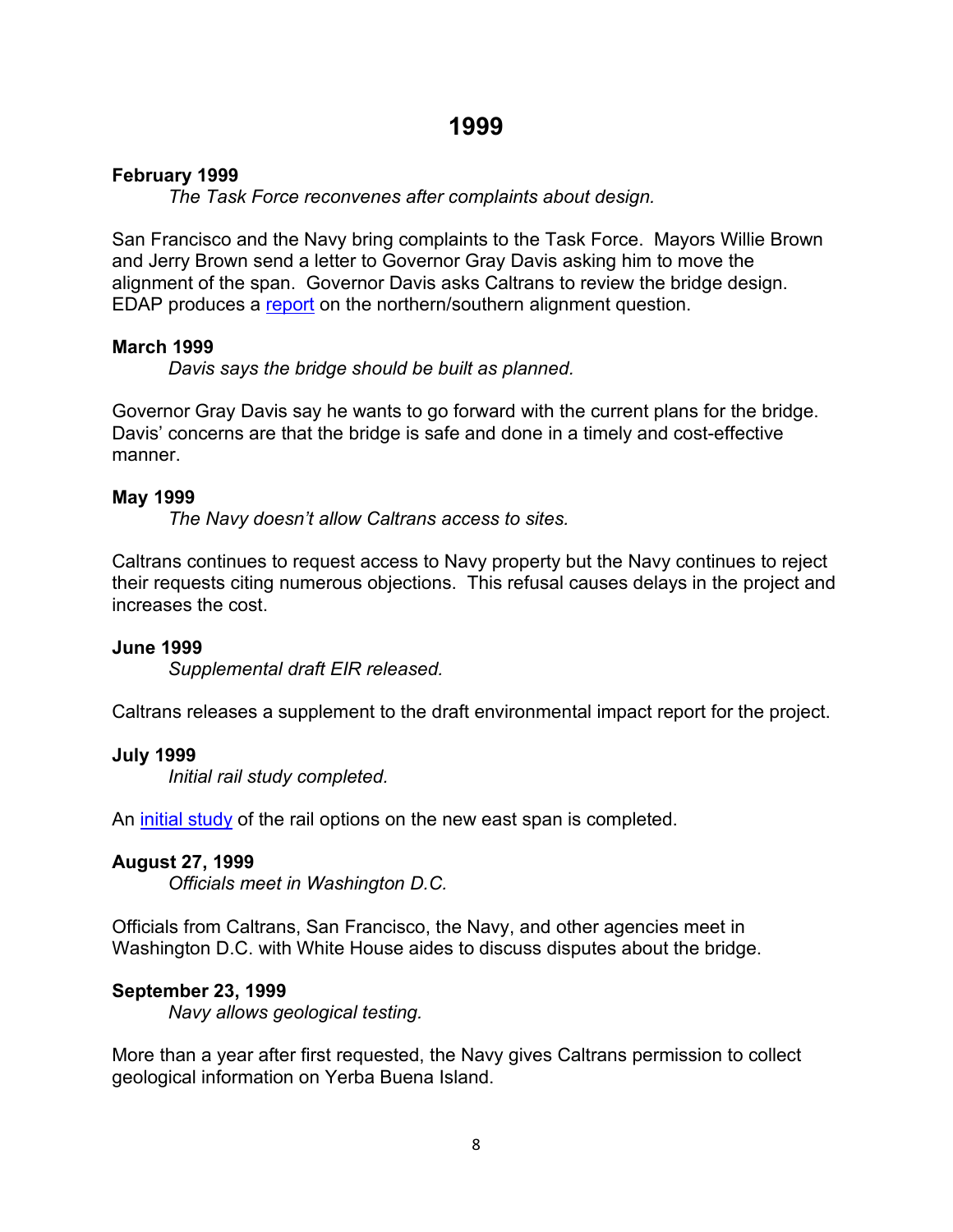### **October 1999**

*Rail on Bay Bridge studied.*

An [assessment](http://files.mtc.ca.gov/library/BBC/pdf/ACCNO_000323.PDF) of improvement and costs to establish rail on the Bay Bridge is released.

### **Late 1999**

*Phase 1 design completed.*

The phase 1 design [document](http://files.mtc.ca.gov/library/pub/non/5254.pdf) is completed, it's estimated the whole design will be completed in May 2000.

## **2000**

### **January 2000**

*Land issues on YBI and Treasure Island studied.*

[Land issues](http://files.mtc.ca.gov/library/pub/non/16255.pdf) associated with building the new east span and their effect on Yuerba Buena Island and Treasure Island are studied. The study concludes that none of the construction alternatives detract from potential redevelopment of the islands.

### **April 2000**

*FHWA commissions study.*

The Federal Highway Administration (FHWA) commissions the Army Corps of Engineers to study the design of the east span.

*Another retrofit vs. new bridge study produced.*

Caltrans produces a [report](http://files.mtc.ca.gov/library/pub/non/16250.pdf) that studies retrofitting vs. replacement of the bridge. This study identifies replacement as the preferred alternative.

### **May 2000**

*Navy receives criticism.*

The California Transportation Commission (CTC) says the Navy is acting criminally and could have blood on its hands by stalling the new east span. The White House directs the Navy to transfer the disputed land on Yerba Buena Island to Caltrans.

### **July 2000**

*Rail feasibility study produced.*

MTC releases a [rail feasibility study](http://files.mtc.ca.gov/library/BBC/pdf/ACCNO_000069.PDF) that concludes rail is feasible on the bridge but at a very high cost, maybe as high as \$3 billion.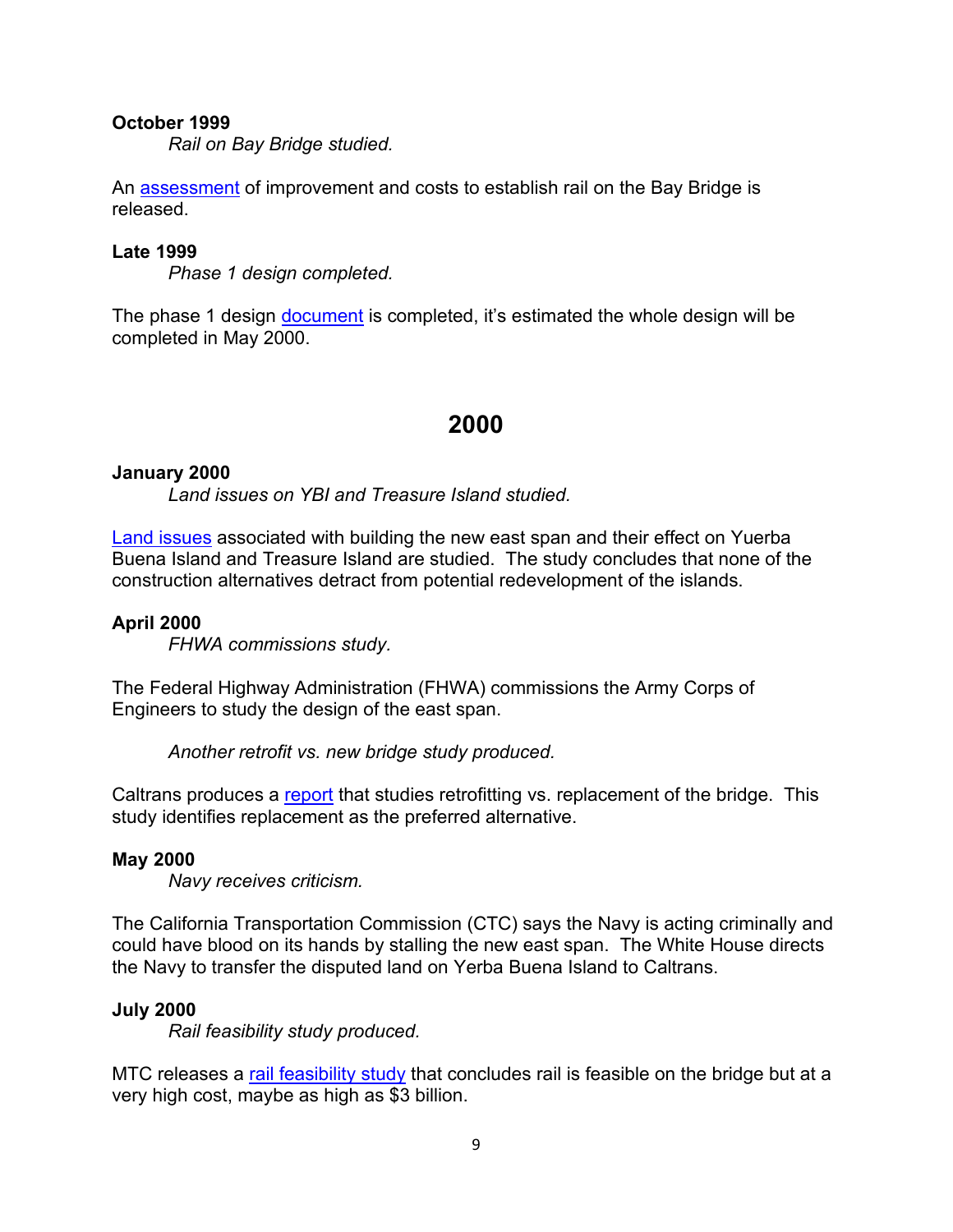### **September 2000**

*Army Corps of Engineers endorses rebuilding.*

The Army Corps of Engineers releases an [interim report](http://files.mtc.ca.gov/library/pub/non/6058.pdf) endorsing the decision to rebuild the east span.

### **October 2000**

*Army Corps of Engineers supports bridge design.*

The [final report](http://files.mtc.ca.gov/library/pub/non/8135.pdf) by the Army Corps of Engineers gives qualified support to the bridge design with recommendations that Caltrans perform additional evaluation and testing of the replacement design as it nears completion.

*Land transferred to state.*

The federal government transfers land on Yerba Buena Island from the Navy to the state of California which ends the need for the state to get permission from the Navy to build on the island and to complete an environmental study of the new span.

## **2001**

### **March 2001**

*Caltrans publishes annual bridge report.*

The annual toll bridge seismic [report](http://files.mtc.ca.gov/library/BBC/pdf/ACCNO_000074.PDF) includes cost increases associated with the delayed regional process of selecting the design and proposes a regional solution for paying for the cost increases.

## **April 2001**

*Caltrans releases a new cost estimate of \$2.6 billion.*

New estimates by Caltrans put the cost of the span at \$2.6 billion, twice what engineers estimated four years earlier. State Senators Tom Torlakson and Don Perata call for a hearing to investigate the cost increase.

## **May 2001**

*Caltrans publishes final EIR.*

Caltrans publishes a four-volume final environmental impact statement for the new span. The volumes contain the [FEIR,](http://files.mtc.ca.gov/library/pub/non/16123_1.pdf) [comments and responses,](http://files.mtc.ca.gov/library/pub/non/16123_2.pdf) [appendices](http://files.mtc.ca.gov/library/pub/non/16123_3.pdf) A-D & I-P and [appendices](http://files.mtc.ca.gov/library/pub/non/16123_4.pdf) E-H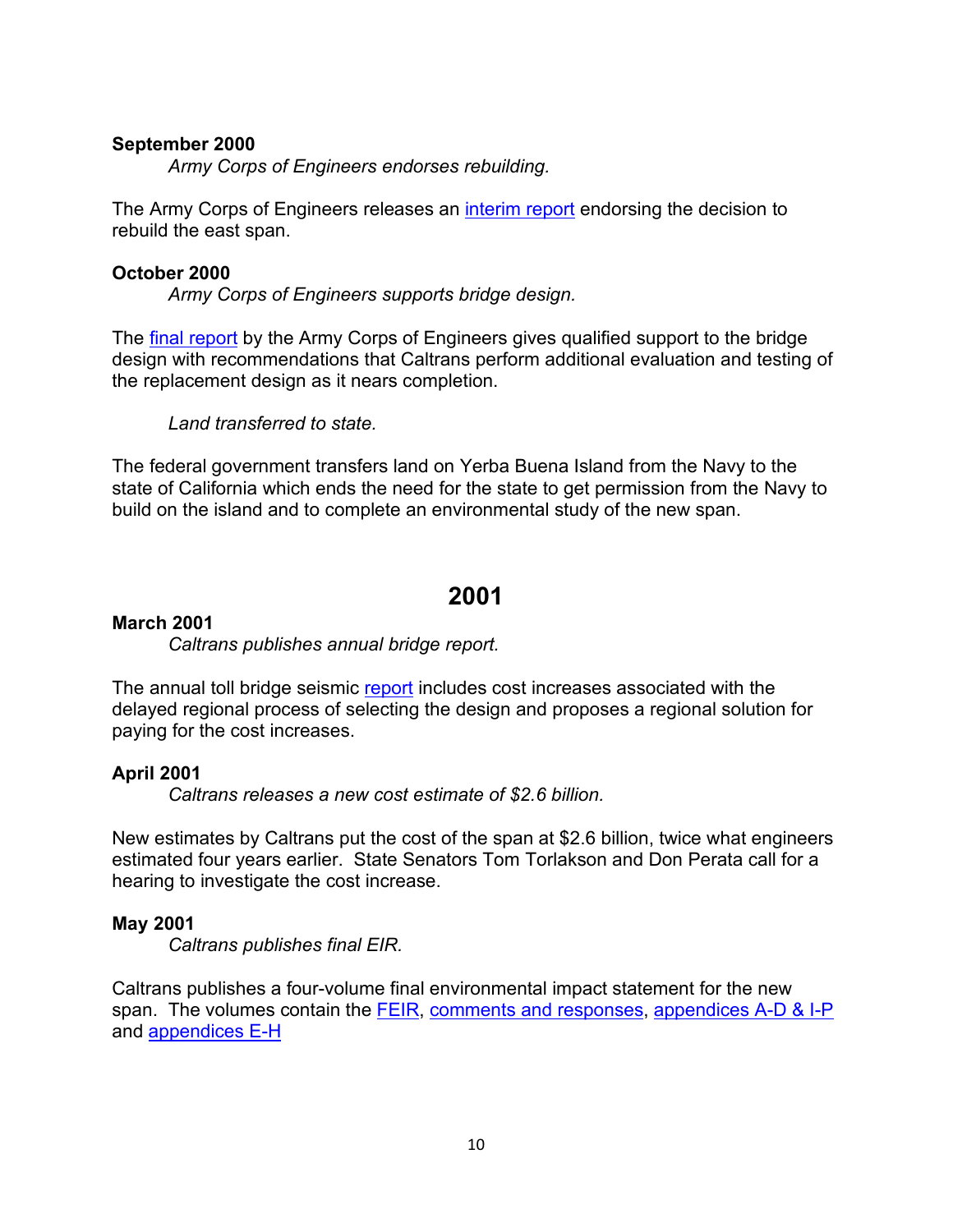### **July 11, 2001**

*FHA approves record of decision.*

The Federal Highway Administration approves the record of decision for the new east span which clears the way for Caltrans to advertise for contractors.

### **July 2001**

*Cost review published.*

MTC publishes a [cost review](http://files.mtc.ca.gov/library/pub/24043.pdf) of the retrofit program prepared by Bechtel Infrastructure Corporation.

### **September 2001**

*New funding deal agreement.*

Lawmakers and Governor Gray Davis arrive at a deal to pay for the cost overruns of the east span project. Bay Area lawmakers agree to extend the \$1 surcharge on toll bridges past its expiration in 2009 to at least 2020. The Davis administration agrees to give \$642 million in funding for the span and Caltrans agrees to pay for up to \$448 million in added costs if their current estimate is wrong.

### **December 2001**

*Loan from feds is received.*

The state announces that it received a \$450 million loan from the federal government to begin construction of the new span.

### **December 19, 2001**

*Construction bids received.*

Two bids are submitted for the first phase of the construction project, a pair of viaducts from the toll plaza to the tower. The winning bid (\$1.04 billion) exceeds the Caltrans estimate (\$800 million).

## **2002**

### **January 22, 2002**

*Contract awarded.*

Caltrans awards a \$1.04 billion contract to Kiewit FCI Manson to build twin concrete viaducts side by side. This is the largest contract in the agency's history.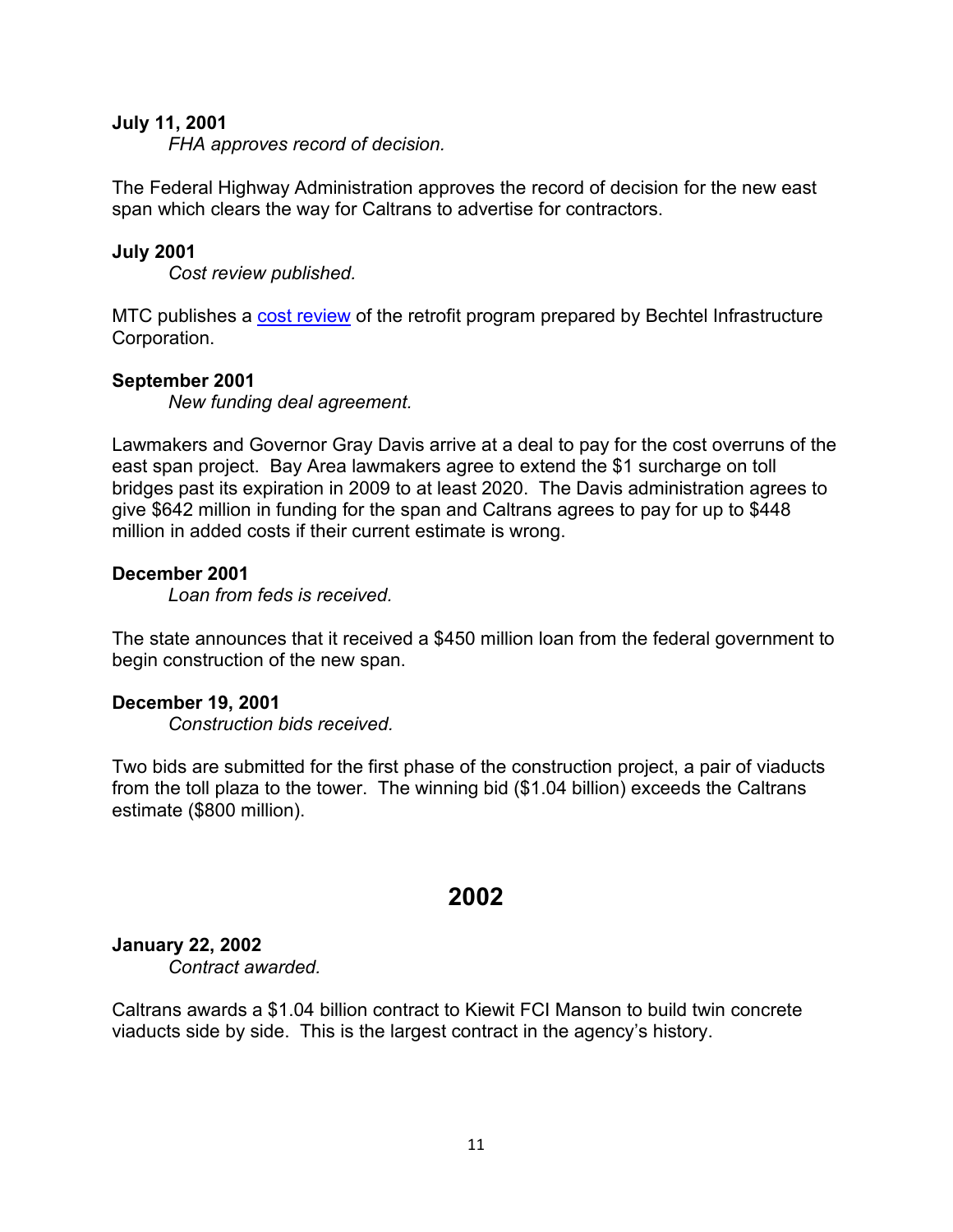### **January 29, 2002**

*Groundbreaking ceremony.*

A groundbreaking ceremony on Treasure Island for the new east span is held.

### **August 2002**

*Bridge costs estimate nearly doubles to \$4.6 billion.*

A California State Auditor [report](http://www.bsa.ca.gov/pdfs/reports/2001-122.pdf) estimates the project cost will increase from \$2.6 billion to \$4.6 billion and moves the completion date from 2004 to 2009. It also examines the reasons for the cost increases and project delays. It says that the Navy's opposition delayed the design process by nearly two years.

## **2003**

### **February 2003**

*Pile driving in Bay begins.*

Work begins on driving the piles for the skyway portion of the span.

### **August 2003**

*Bid for marine foundation received.*

The lone bidder to build the bridge tower's marine foundation says the cost will be \$210 million, the Caltrans estimate was \$129 million.

### **October 2003**

*Caltrans changes bid rules for the SAS.*

Caltrans alters the bid rules for the SAS in a strategy to control costs on the project. The bid opening is postponed to allow contractors time to respond to the new rules.

### **December 2003**

*Bid to construct temporary approach received.*

CC Myers submits the low bid of \$71 million to construct a temporary approach between Yerba Buena Island and the new span. Caltrans had estimated the cost at \$93 million.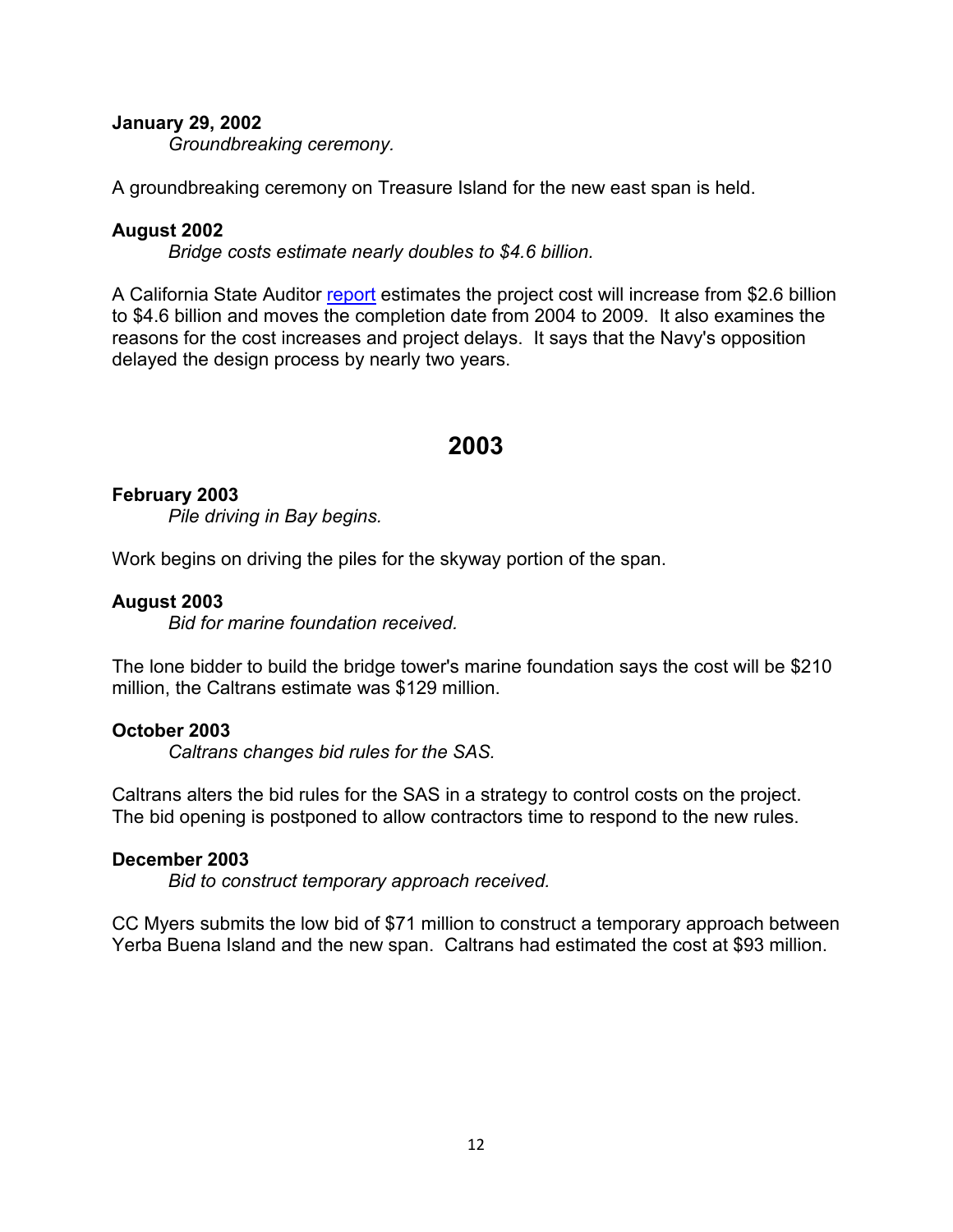### **May 26, 2004**

*Bid for SAS is opened.*

The only bid comes from a joint venture of American Bridge Co., Nippon Steel Bridge and Fluor Enterprise to build the span's tower for \$1.8 billion, more than twice the \$740 million projected. This puts the total cost of building the bridge at about \$4 billion.

### **June 2004**

*Cost review requested by BATA.*

The Bay Area Toll Authority requests that Bechtel Infrastructure Corporation perform a cost review of the current Caltrans cost estimate of the Toll Bridge Seismic Retrofit Program (TBSRP). The purpose of this effort is to review the reasonableness of the current Caltrans cost forecast for the TBSRP.

### **August 2004**

*New cost estimate of \$5.1 billion for bridge.*

The new cost estimate for the bridge is \$5.1 billion in the toll bridge seismic program annual [report.](http://files.mtc.ca.gov/library/BBC/pdf/ACCNO_000193.PDF) The new opening date is moved to 2010. A [cost review](http://files.mtc.ca.gov/library/pub/8545.pdf) of the retrofit program by Bechtel Infrastructure Corporation for MTC is published. It supports Caltrans' cost forecasts for the program and the plan to build the SAS span.

### **September 30, 2004**

*Gov. Schwarzenegger rejects lone bid for SAS.*

Governor Arnold Schwarzenegger choses to let expire the lone bid for the SAS span gambling that new bids or a different design will save money.

### **December 2004**

*Schwarzenegger administration proposes eliminating the SAS.*

Transportation Secretary Sunne Wright McPeak says a skyway design should save money. Schwarzenegger and McPeak decide to switch designs despite receiving conflicting opinions from experts.

*Audit criticizes Caltrans.*

Caltrans concealed cost overruns from the Legislature and the public, mismanaged the project and consistently underestimated expenses according to a [state audit.](http://www.bsa.ca.gov/pdfs/reports/2004-140.pdf)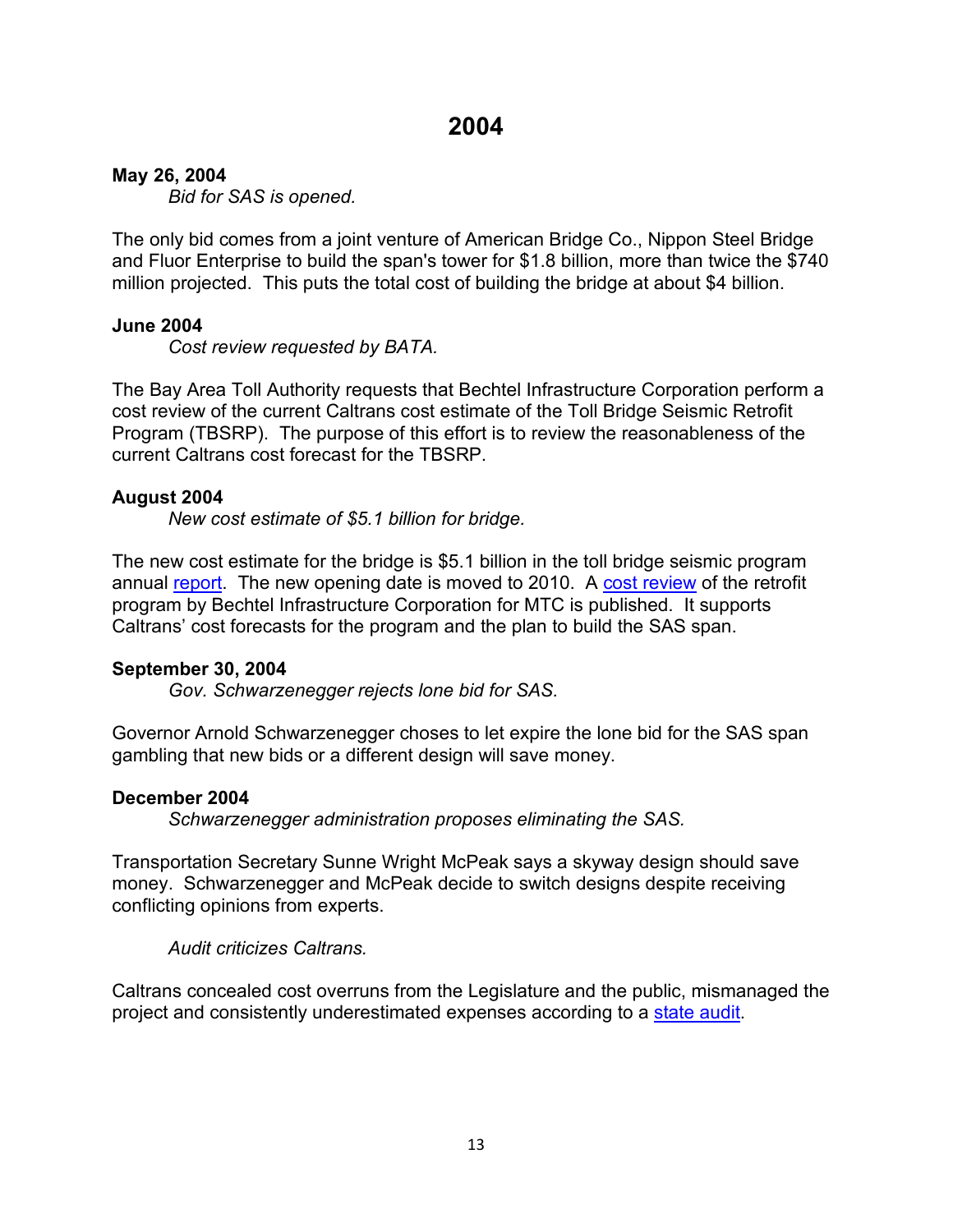## *Retrofit timeline created.*

An [annotated timeline](https://web.archive.org/web/20051103181024/http:/www.library.ca.gov/CRB/04/13/04-013.pdf) of the history of the Bay Bridge retrofit is produced by the California Research Bureau at the request of Assemblymember Wilma Chan.

## **2005**

## **January 2005**

*Gov. Schwarzenegger's proposed redesign could face cost overruns.*

Governor Arnold Schwarzenegger's proposed redesign of the east span could face severe time and cost overruns according to a [report](https://lao.ca.gov/2005/toll_bridge/toll_bridges_012405.pdf) by the Legislative Analyst's Office.

*Cost review submitted to the state.*

A [historical review](http://files.mtc.ca.gov/library/pub/non/8065.pdf) of cost increases is submitted to the California Business, Transportation and Housing Agency.

## **February 2005**

*FBI investigates welds.*

The Federal Bureau of Investigation (FBI) begin investigating allegations that welders were encouraged to save time by producing substandard welds affecting pilings intended to support the new span.

## **March 2005**

*New cost estimate is \$6.2 billion.*

The new Caltrans cost estimate is \$6.2 billion as political battles over design and funding stall the project. The completion date is projected to be 2012.

*Report presented to Subcommittee.*

The Legislative Analyst's Office presents a [report](http://files.mtc.ca.gov/library/BBC/pdf/ACCNO_000205.PDF) on the funding history of the toll bridge program to the State Assembly Budget Subcommittee.

## **May 2005**

*Tests find no weld problems.*

A series of tests by the Federal Highway Administration find no problems with welds on the new span. Three investigation reports, [one](https://www.fhwa.dot.gov/reports/irsfobb/roy_teal_final_report_05-03-05.pdf) by John Fisher, one by Roy Teal and [one](http://files.mtc.ca.gov/library/pub/non/11877.pdf) by Mayes Testing are issued.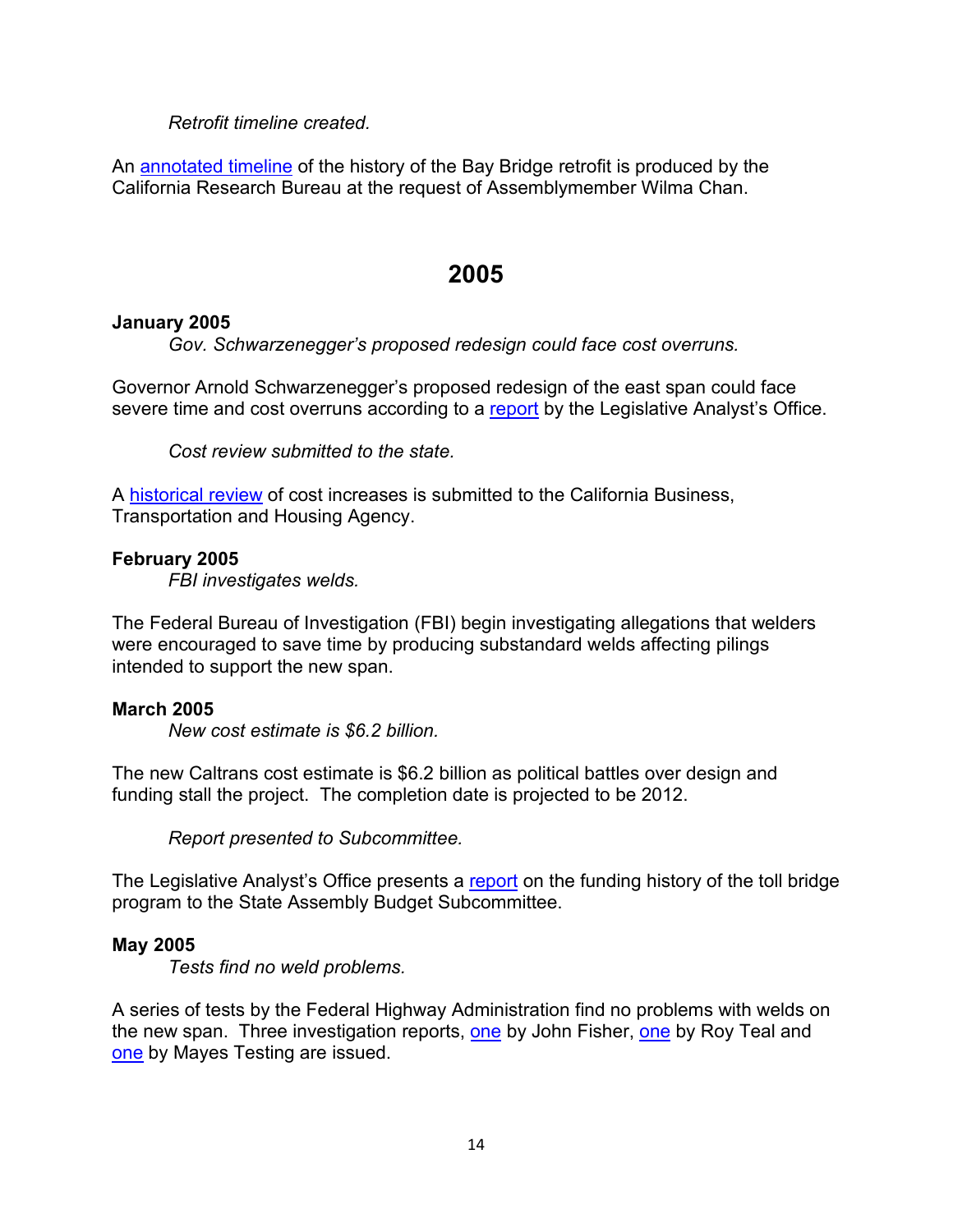### **June 2005**

*Investigation into safety issues ordered.*

The state auditor will investigate worker safety issues, look at Cal-OSHA's oversight on the project, the accident rate and whether cash bonuses were paid for doing faster work.

### **July 18, 2005**

*Legislation signed to move construction forward. New estimate of \$6.3 billion.*

The compromise legislation allows bridge tolls to be raised by \$1 (to \$4 total) starting in 2007 and the state will contribute an additional \$630 million. The deal allows for the SAS span to be built.

The [Toll Bridge Program Oversight Committee](http://files.mtc.ca.gov/library/pub/47718.pdf) (TBPOC) is created as part of a settlement between the Legislature and Governor Arnold Schwarzenegger when he signs Assembly Bill 144 (2005). The Committee consists of the executive directors of the Metropolitan Transportation Commission, California Department of Transportation, and the California Transportation Commission.

## **August 2005**

*New bids requested for SAS.*

The contract to build the single-tower, self-anchored suspension (SAS) span is advertised.

## **October 2005**

*FBI closes weld investigation.*

The FBI drops its eight-month investigation into alleged faulty welds. A [report](http://files.mtc.ca.gov/library/pub/non/12629.pdf) says critical welds were made 30 percent stronger than needed to withstand the most violent quake predicted.

## **November 2005**

*Work on bridge resumes.*

The impasse over the bridge design and cost is resolved and foundation work for the tower resumes.

## **December 2005**

*Delay costs taxpayers \$81 million.*

Governor Arnold Schwarzenegger's failed bid to change the design cost taxpayers \$81 million according to Caltrans.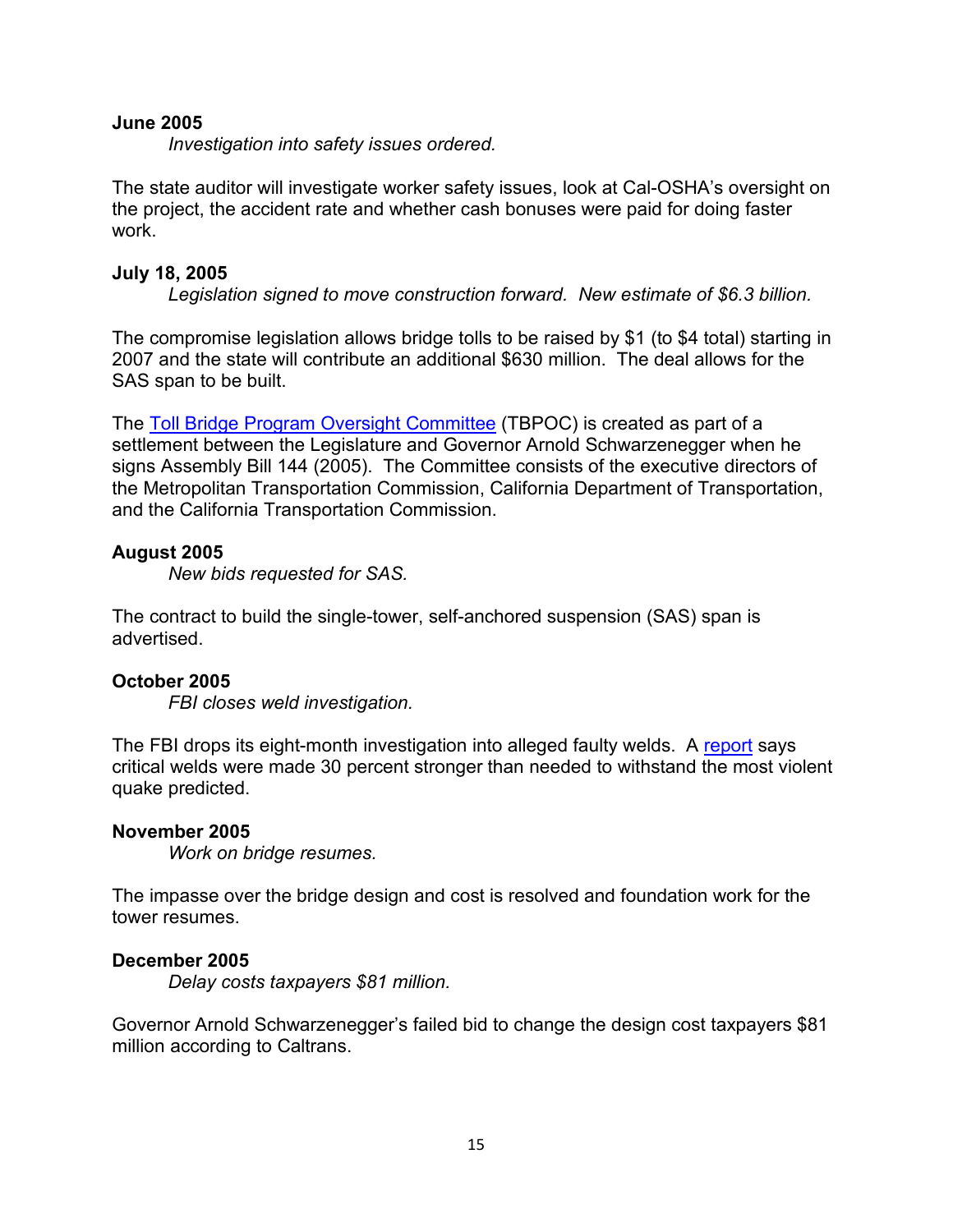## **2006**

## **January 2006**

*Caltrans believes bridge will open in 2013.*

Caltrans officials believe the entire new bridge will open to traffic in 2013.

## **February 2006**

*Cal/OSHA faulted on safety.*

According to a state auditor's [report](https://www.bsa.ca.gov/pdfs/reports/2005-119.pdf) Cal/OSHA is deficient in several areas of worker safety on the bridge project.

*Shanghai subcontractor questioned.*

A Caltrans audit finds that ZPMC, the Shanghai subcontractor that will assemble the steel deck pieces, lacks bridge experience.

### **March 22, 2006**

*New bids for SAS opened.*

Two bids were opened for the contract to build the single-tower, self-anchored suspension (SAS) span. The bids were \$1.43 billion from American Bridge Co./Fluor Enterprises and \$1.68 billion from Kiewit/Koch/ Skanska/Manson.

## **April 2006**

*Report on cost increases updated.*

A [report](http://files.mtc.ca.gov/library/pub/non/28401.pdf) that reviews the history of cost increases on the bridge project submitted to the State of California Business, Transportation and Housing Agency is updated.

## **April 18, 2006**

*SAS contract awarded.*

Caltrans awards the contract to build the single-tower, self-anchored suspension (SAS) span to American Bridge/Fluor Enterprises, a joint venture for \$1.43 billion.

### **June 2006**

*Contractor cited for safety violations.*

Cal/OSHA issues three citations to KFM, a contractor building the new span for unreported injuries, the citations result in a \$5,790 fine.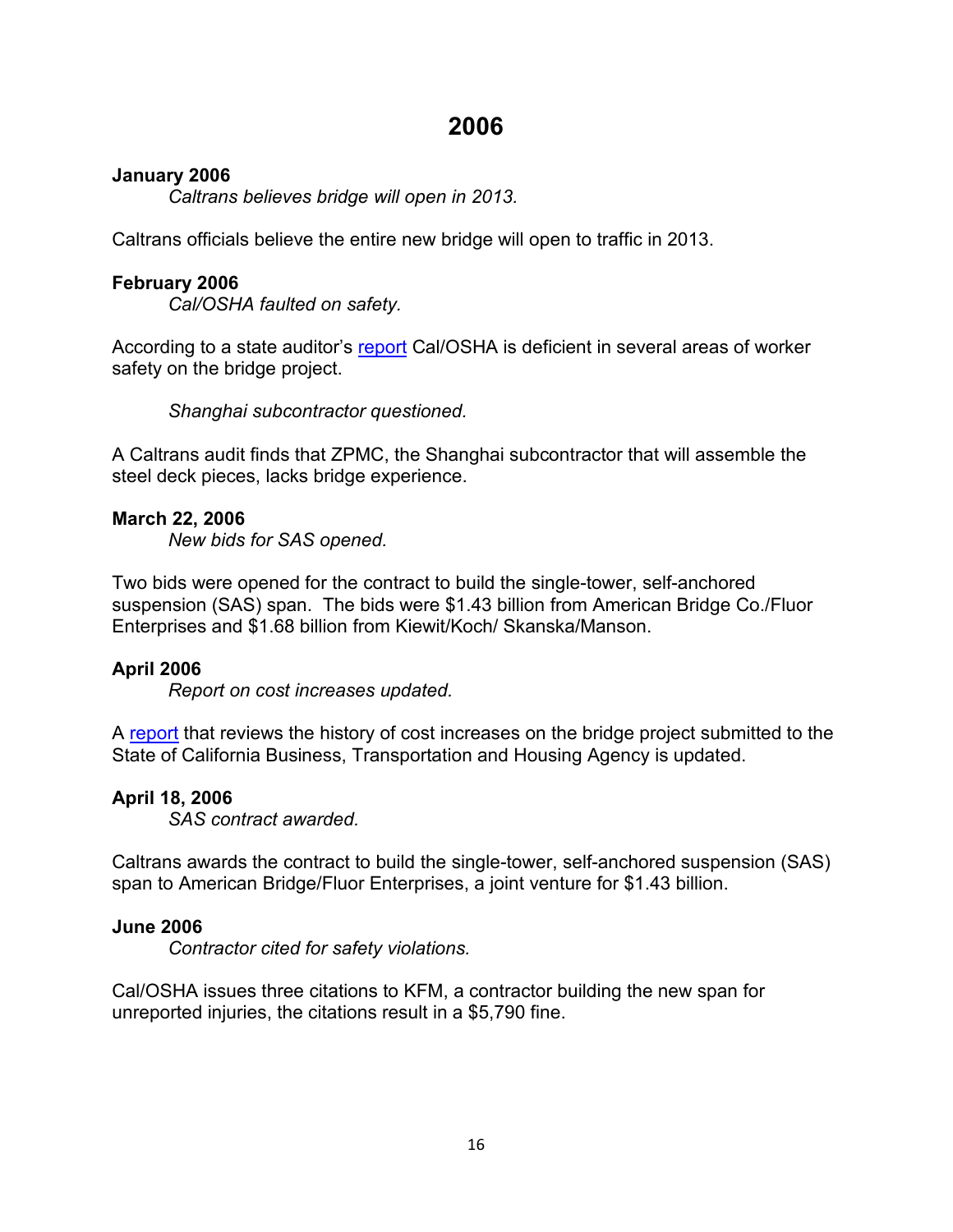### **September 2006**

*Bridge closed Labor Day.*

The bridge is closed during Labor Day weekend for construction purposes including completion of the third phase of demolition work on the West Approach.

### **December 2006**

*Last of 452 concrete slabs shipped to bridge.*

A 780-ton wing-shaped chunk of concrete, the last of 452 pieces fabricated in Stockton that make up the deck of the 1.4-mile skyway portion of the new east span, is hoisted into place.

## **2007**

### **March 17, 2007**

*Tower foundation completed.*

A steel footing box is placed in the marine foundation of the tower (T1) marking the completion of the foundations for the tower.

### **June 2007**

*Welding on pier E2 completed.*

Welding on pier E2, which will support the eastern end of the SAS road deck, is completed; this secures the steel footing frame plates to the piles.

## **August 2007**

*Shanghai subcontractor audited again.*

A [follow-up audit](http://files.mtc.ca.gov/library/pub/non/47966.pdf) by Caltrans of ZPMC, the Shanghai subcontractor that would assemble the steel deck pieces, is performed.

### **September 2007**

*Bridge closed for Labor Day weekend.*

The bridge closes for Labor Day weekend for road work. A 350-foot stretch of highway is demolished and a replacement structure is rolled in to replace it.

## **December 2007**

*The skyway is completed.*

The skyway portion of the new span is completed.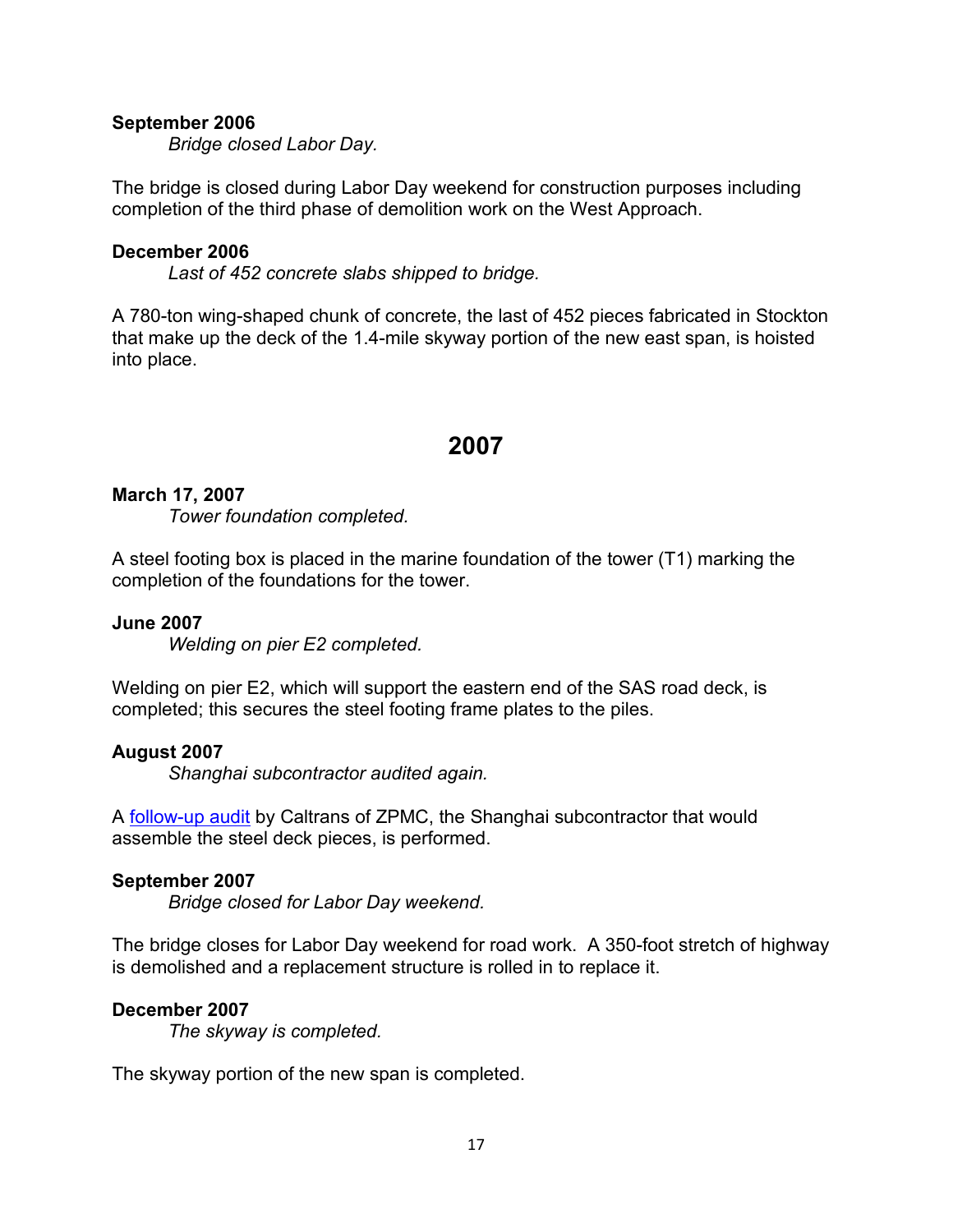## **2008**

## **September 2008**

*Temporary support structure being built.*

A temporary support structure of seven towers to hold up the road deck of the permanent new span is being built in the Bay.

## **2009**

## **March 2009**

*Left Coast Lifter arrives.*

A 328-foot-long crane called the Left Coast Lifter arrives in the Bay Area. It's the biggest floating crane ever used on the west coast.

### **July 2009**

*Steel delayed in China.*

Troubles with steel fabrication in Shanghai, China cause a 15-month delay in shipping deck pieces to the Bay Area.

### **August 2009**

*Welding causes concern.*

Concern over welding troubles on the bridge deck pieces in Shanghai prompt the TBPOC to demand more attention to quality.

### **September 2009**

*Bridge closed for Labor Day weekend construction.*

The bridge closes for Labor Day weekend. Caltrans installs a new detour, dubbed the S-curve, leading to an increase in traffic accidents. A cracked eyebar is discovered.

## **October 2009**

*Eyebar repairs needed.*

Repairs to the eyebar come loose, forcing a 6-day emergency closure of the bridge for a new fix.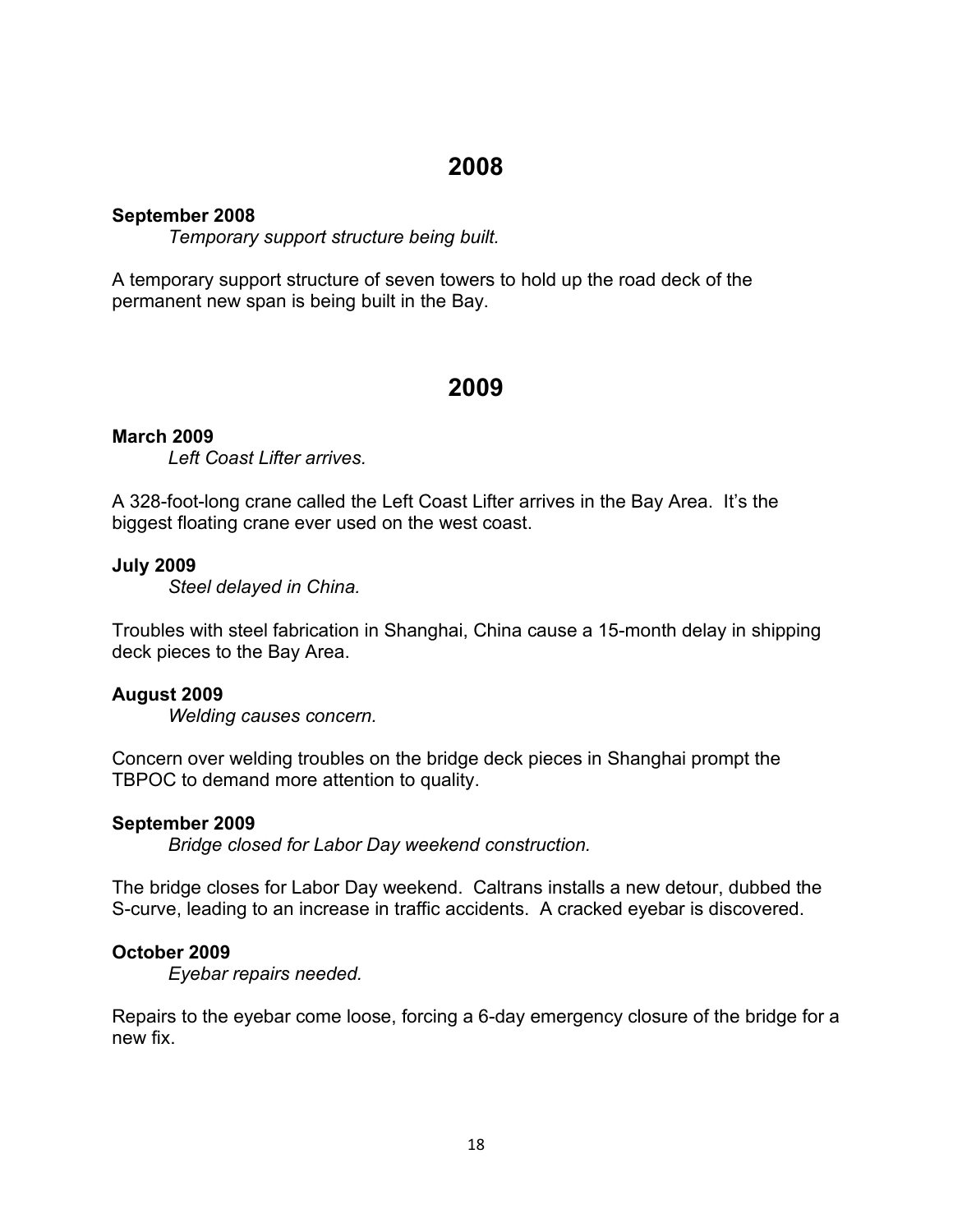### **November 2009**

*Accident on S-curve.*

A big rig topples over the edge of the S-curve killing the driver of the vehicle.

## **2010**

### **January 2010**

*Deck pieces arrive.*

The first shipment of steel deck pieces arrives from China and assembly of the suspension span deck begins.

### **February 2010**

*Road deck section installed.*

A crane lifts into place the first permanent piece of the SAS span, a road deck section weighing 1,020 tons and measuring 84 feet long.

*Gateway Park ideas sought.*

The first public meeting to explore ideas for what is being called Gateway Park is held.

### **July 2010**

*First tower section installed*

The first steel section of the tower is lifted into place, a 165-foot-tall section weighing 1,200 tons.

## **August 2010**

*Four sections of tower in place.*

The first four sections of the SAS span tower are in place.

### **October 2010**

*Oakland touchdown phase completed.*

The first phase of the Oakland touchdown is complete. The second set of sections of the SAS span tower is lifted into place.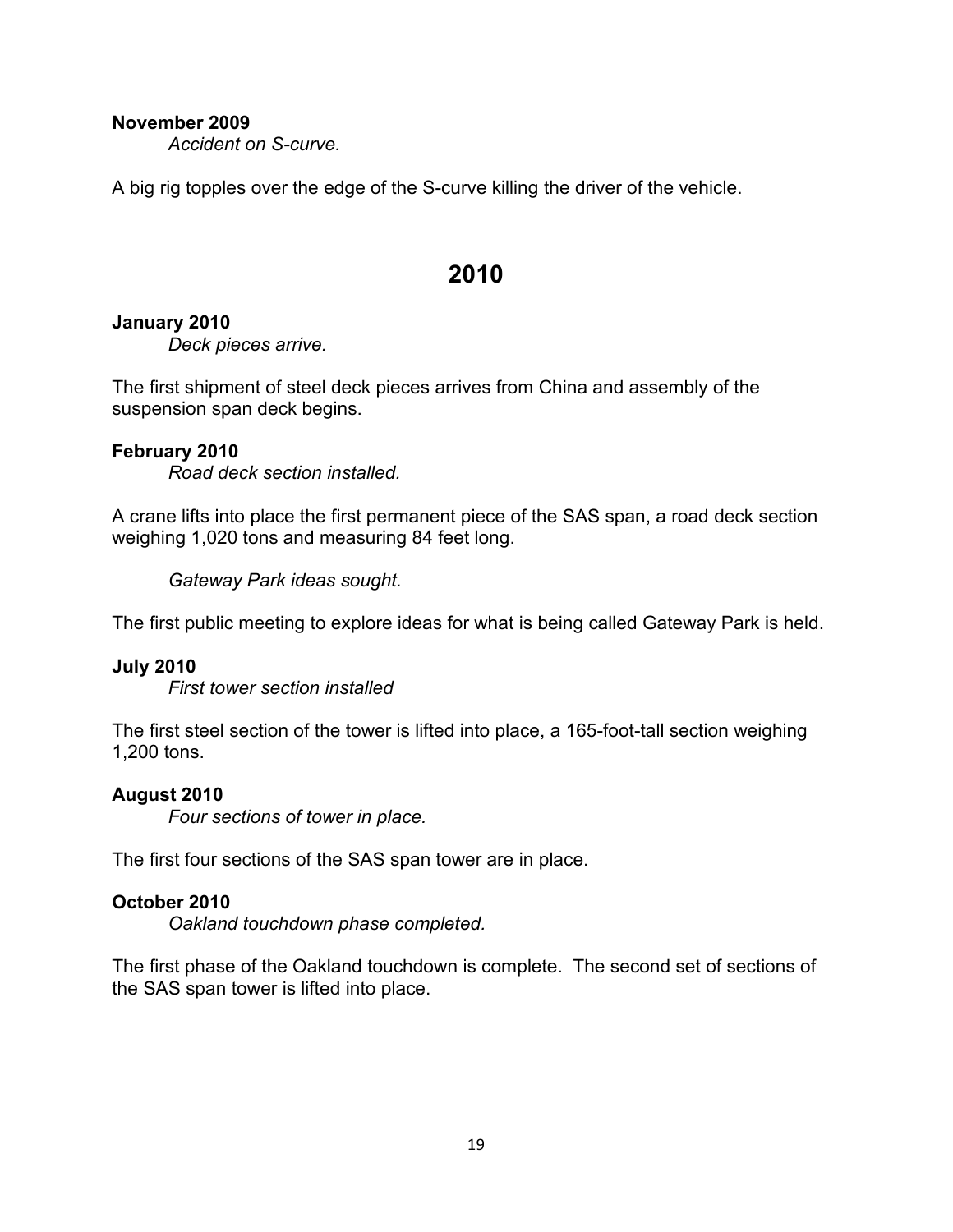### **December 2010**

*Third set of sections placed in tower.*

The third set of sections of the SAS tower is placed which raises the tower up to 374 feet.

## **2011**

### **March 2011**

*The fourth section of the tower is lifted into place.*

Crews lift the fourth group of tower sections into place. The tower now stands at 480 feet of its eventual 525-foot height.

#### **May 2011**

*Detour completed.*

The detour for eastbound traffic near the Oakland Toll Plaza is completed. The 450-ton double steel cable saddle is lifted to the top of the tower of the SAS span.

### **September 2011**

*YBITS construction.*

Construction begins on the Yerba Buena Island Transition Structure (YBITS).

### **October 28, 2011**

*Final deck section installed.*

The final section of the deck is installed for the self-anchored suspension span connecting the SAS with the Skyway.

#### **November 2011**

*TBPOC requests review of inspection records.*

The Toll Bridge Program Oversight Committee requests the Seismic Safety Peer Review Panel to conduct an independent review of all records from quality assurance inspections of the piles. The project team issues a [response](http://files.mtc.ca.gov/library/pub/28602.pdf) to the quality assurance panel recommendations.

### **December 2011**

*Tower complete, cabling begins.*

The tower is completed and workers begin installing strands of the main cable.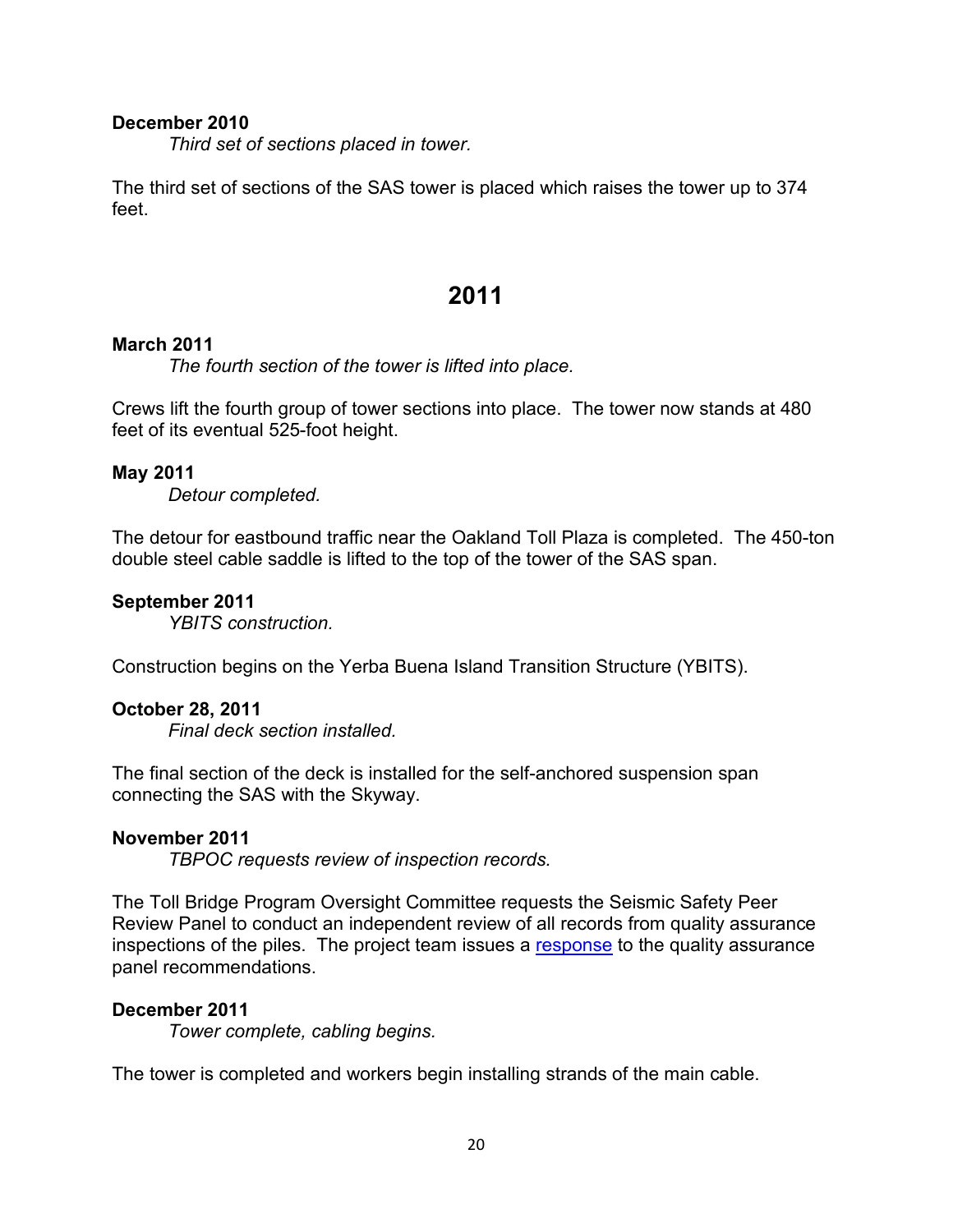## **2012**

## **January 2012**

*Demolition of old span project estimates arrive.*

Demolition of the old east span is projected to take 5-7 years and cost \$244 million.

## **February 2012**

*Westbound deck closed during Presidents' Day Weekend.*

The bridge is closed over Presidents' Day weekend to construct a detour near the toll plaza.

## **March 2012**

*Seismic Safety Peer Review Panel announces findings.*

The Seismic Safety Peer Review Panel announces that the new east span will be safe and reliable. They say a review of documents shows it is highly unlikely that any data falsification occurred.

## **April 2012**

*Final cable strand hauled into place.*

The last of the 137 strands of the SAS span's single main cable is hauled into place on April  $5<sup>th</sup>$ . The cable is comprised of 137 such strands each made up of 127 wires. There are 17,399 individual steel wires 5mm thick and nearly 1-mile long. In total, the cable weighs nearly 10.6 million pounds. Crews began placing the first strand December 19, 2011 and complete the installation in just four months averaging two strands per day.

## **May 2012**

*Concrete foundation questioned.*

Questions about the quality of concrete in the foundation of the tower lead to legislative inquiries.

## *Cable compaction begins.*

Once the 137 cable strands are connected to anchor rods and locked into place, crews begin cable compaction. This process uses a state-of-the-art hauling system to squeeze the cable strands together to form the 2.6-foot-diameter cable.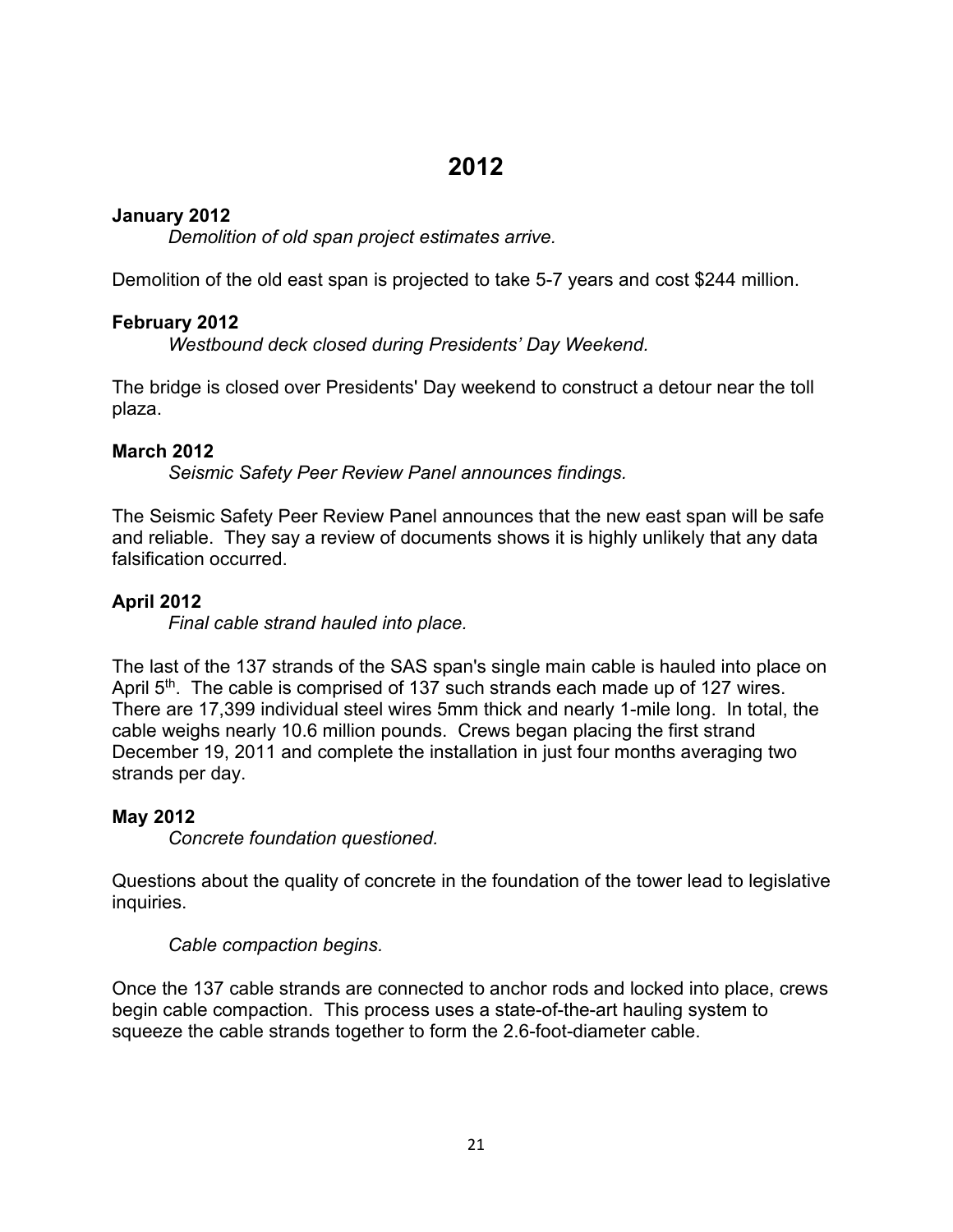## **August 2012**

*Load transfer begins.*

The weight of the roadway (35,200-tons) begins being transferred from the temporary supports to the single self-anchored cable.

#### **November 2012**

*Load transfer completed.*

The entire weight of the bridge's steel box girder road-decks is shifted to the SAS main cable. Load transfer, the time- and labor-intensive process of transferring the weight of the SAS roadways from the falsework to the single main cable, is finished.

## **2013**

### **March 2013**

*Anchor rods break.*

Cracked high-strength steel support rods prompt investigations into similar steel parts and Caltrans' oversight of the project. Caltrans officials report that 32 rods holding down a seismic safety device snapped while being tightened. Investigations begin and the opening date is questioned.

*Final deck section placed.*

The easternmost deck section of the eastbound Oakland Touchdown was poured into place, creating the final section of the bridge's decks.

#### **May 2013**

*TBPOC approves substitute for broken rods.*

The Toll Bridge Program Oversight Committee announces a plan to install large steel saddles over two seismic safety devices after 32 high-strength anchor rods break.

*Metallurgical analysis done.*

A [metallurgical analysis](http://files.mtc.ca.gov/library/pub/non/28402.pdf) of the broken anchor rods is performed.

#### **July 8, 2013**

*Opening postponed.*

Officials call off the Labor Day opening. TBPOC issues a [report](http://files.mtc.ca.gov/library/pub/28415_01.pdf) that concludes that the 2008 A354 rods failed as a result of hydrogen embrittlement.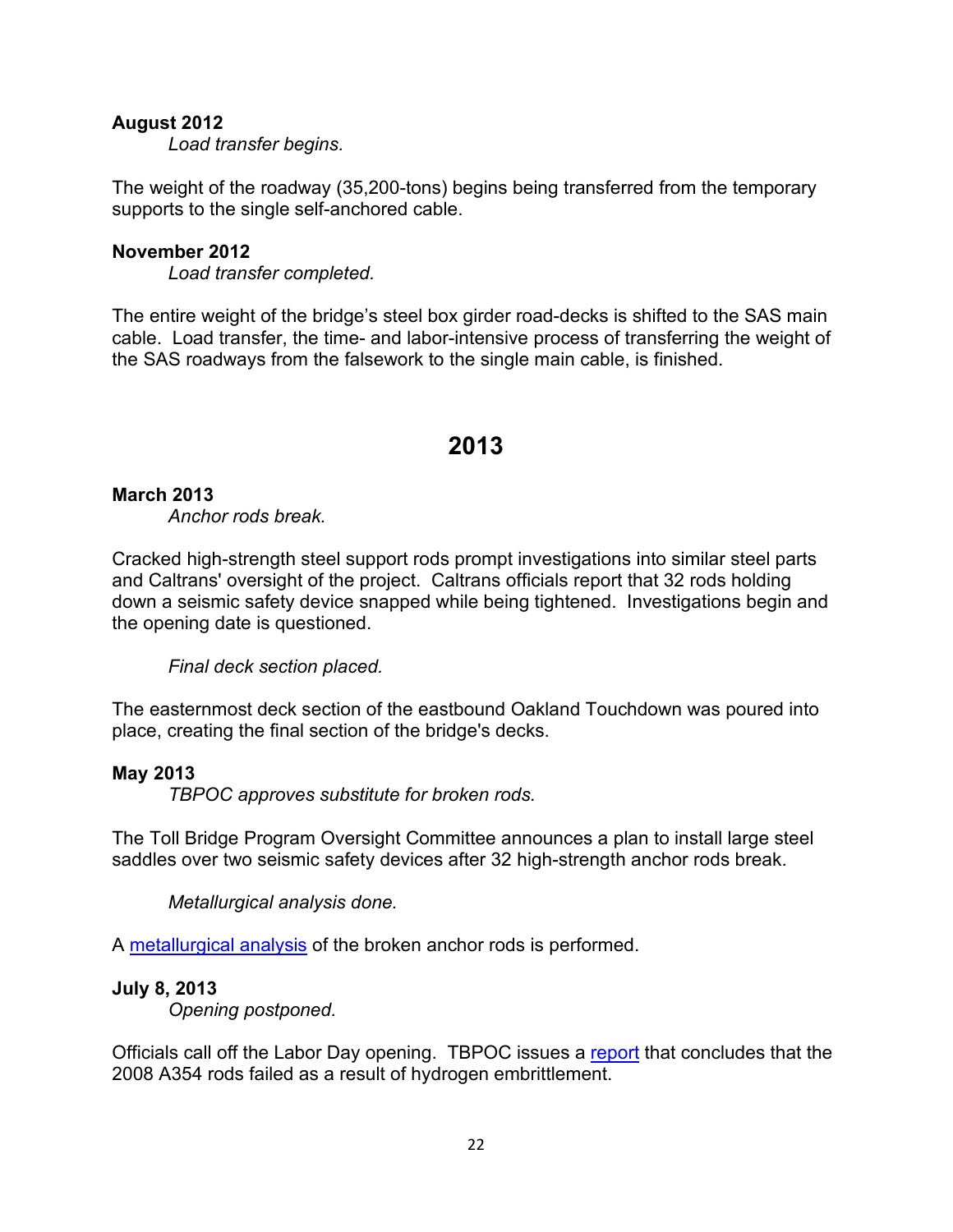## **July 10, 2013**

*Temporary workaround to broken bolts proposed.*

Engineers tell bridge officials they have figured out a temporary repair that will allow the bridge to open as planned on Labor Day. TBPOC approves the design of the steel saddle retrofit to replace the design strength provided by the failed 2008 rods at Pier E2.

## **August 2013**

*Review of proposal to shim bearings.*

Two reviews, one by [Modjeski and Masters,](http://files.mtc.ca.gov/library/pub/28433.pdf) the other by [Buckland & Taylor,](http://files.mtc.ca.gov/library/pub/28434.pdf) of the strategy to shim the bearings after the failure of some of the anchor bolts are produced.

*FHWA review of the A354 bolts.*

The FHWA issues a [report](http://files.mtc.ca.gov/library/pub/28435.pdf) to the Toll Bridge Program Oversight Committee after being asked to review their strategies for resolution of the A354 bolts problems.

## **August 15, 2013**

*Labor Day opening back on schedule.*

TBPOC votes to open the span September 3 after a five-day closure spanning the Labor Day weekend.

## **September 2, 2013**

*Opening day of new east span.*

The new east span of the San Francisco-Oakland Bay Bridge officially opens at 10:15 p.m. A celebration is held for those who worked on the bridge, the event includes souvenir Bay Bridge chocolate bars, a photo booth, and a series of speeches lasting more than two hours by various politicians and other speakers.

### **November 2013**

*Demolition of old span begins.*

Demolition of the old east span starts with the removal of the upper deck roadway between the cantilever section's two peaks. The demolition is scheduled to be done by the end of 2016.

*Report on anchor rod problems.*

A [report](http://files.mtc.ca.gov/library/pub/non/28553.pdf) on the anchor rod problems prepared for Senator Mark DeSaulnier of the Committee on Transportation and Housing is released along with a supplemental [report.](http://files.mtc.ca.gov/library/pub/non/28554.pdf)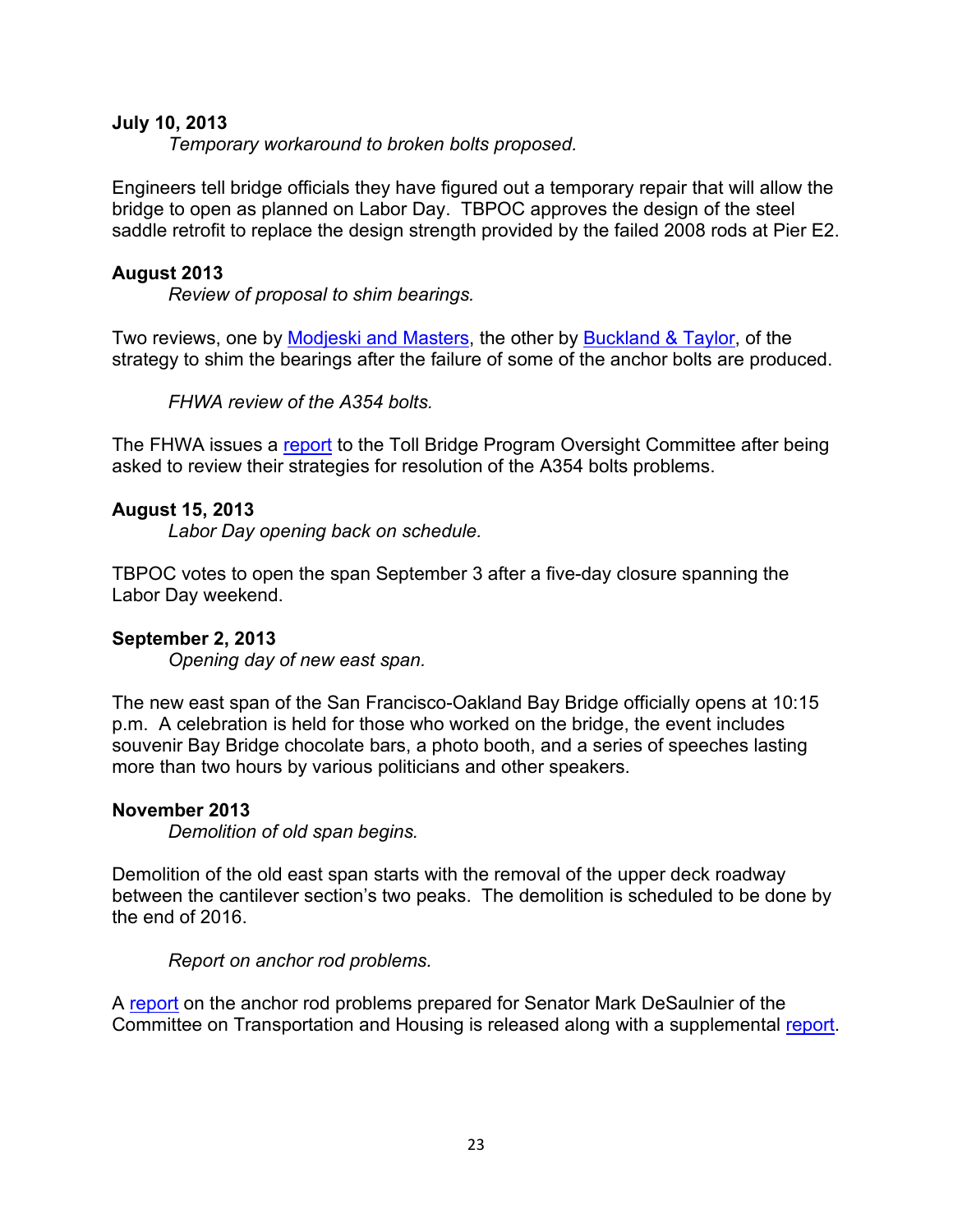### **December 2013**

*Permanent fix for broken rods in place.*

Caltrans completes the installation of saddles which replace the seismic safety function of the broken rods. The final cost of the saddles is approximately \$25 million.

## **2014**

### **January 2014**

*Senate committee hearing held.*

The State Senate Transportation and Housing Committee holds a hearing looking into allegations that Caltrans allowed cracked welds to be included in the new east span and discouraged critics from putting their objections in writing.

*Artists advocate for creative reuse of the old east span steel.*

Various artists research how to gain access to some of the steel taken from the old east span for reuse.

### **February 2014**

*Leaks in new span discovered.*

Caltrans discovers that rainwater is dripping into the steel structure beneath the road deck on the suspension part of the east span which is supposed to be watertight. The problem appears to be on the sides of the guardrails that face away from traffic. Other leaks are found from holes cut for electrical conduits needed for the bridge lighting.

## **April 2014**

*Old east span cut in half.*

The old east span is cut in half by slicing through the metal sections of the cantilever section.

*Rust found on new east span.*

Rust is found on cable strands and rods inside one of the chambers where the suspension cable is attached.

### **May 2014**

*Lessons learned report.*

Caltrans issues a lessons learned [report](http://files.mtc.ca.gov/library/pub/non/28795.pdf) on the Bay Bridge project.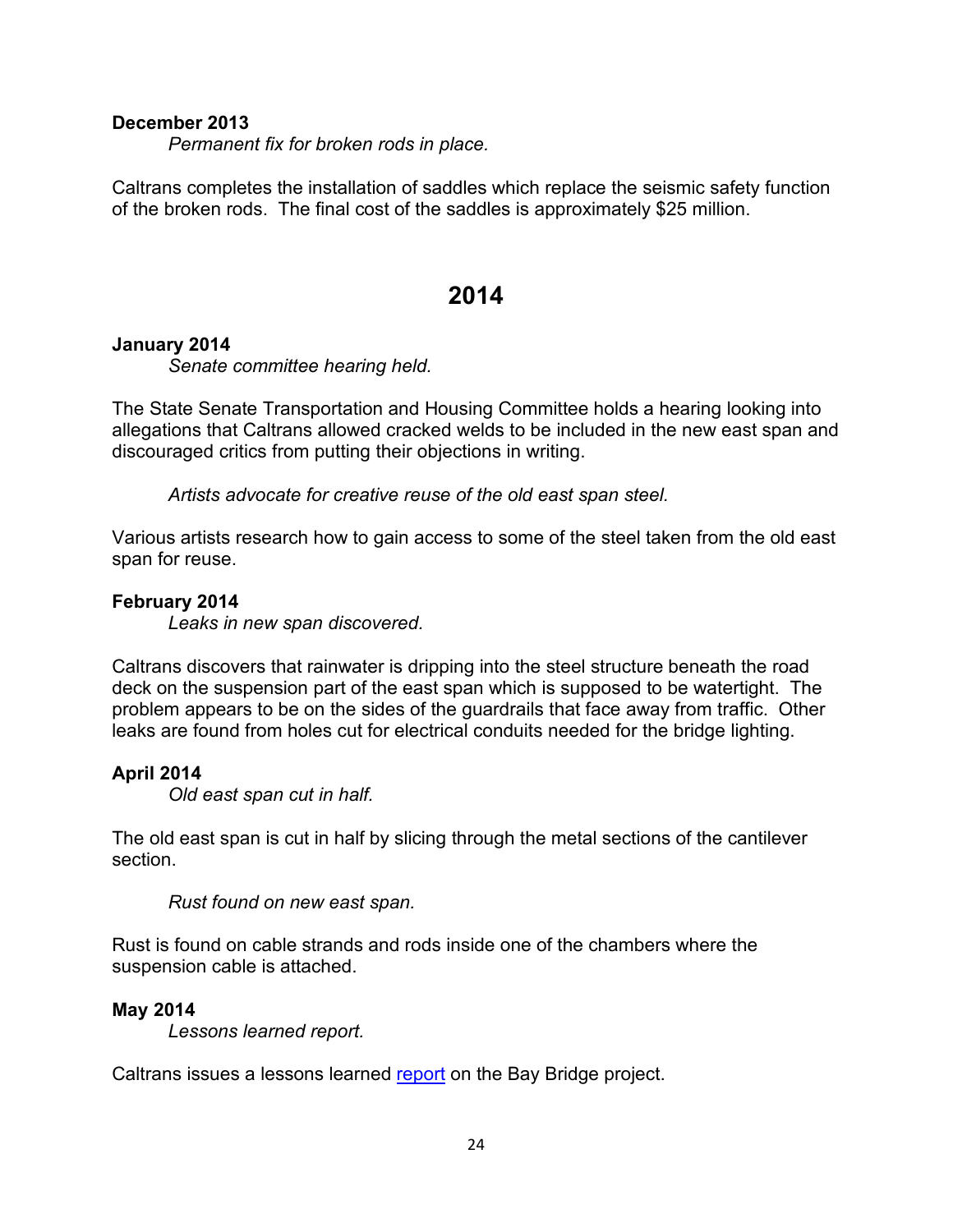### **July 2014**

*Report for Senator DeSaulnier issued.*

A [report](http://files.mtc.ca.gov/library/pub/non/28785.pdf) prepared for Senator Mark DeSaulnier of the Senate Transportation and Housing Committee is issued on why the east span project was over budget and delivered late.

### **September 2014**

*Evaluation of the A354 rods released.*

This [study](http://files.mtc.ca.gov/library/pub/28860.pdf) concludes that the 2008 rods on E2 failed because of hydrogen embrittlement and the remaining rods have protections that will prevent corrosion and future embrittlement.

### **October 2014**

*Investigation into water exposure of rods.*

Engineers find standing water in 95 percent of the sleeves holding the tower's 423 anchor rods. Caltrans construction inspectors discover and document the T1 tower anchor rod grout conditions as deficient per contract plan and specification requirements. The contractor tensioned the rods after the fasteners had already been sealed with watertight grout and caulked thus creating gaps in the grout.

### **November 2014**

*Steel rods have gaps in protective grout.*

A total of 135 of the 423 steel rods anchoring the tower have gaps in protective grout. The 25-foot-long metal rods anchor the tower to its foundation.

### **December 2014**

*Report on hydrogen embrittlement tests.*

A [report](http://files.mtc.ca.gov/library/pub/non/28945.pdf) prepared for the Toll Bridge Program Oversight Committee is issued on the validity of Caltrans' hydrogen embrittlement tests.

*Supplemental report on A354 rods issued.*

A [supplement](http://files.mtc.ca.gov/library/pub/30285.pdf) to the 2013 report on the A354 steel rods is issued.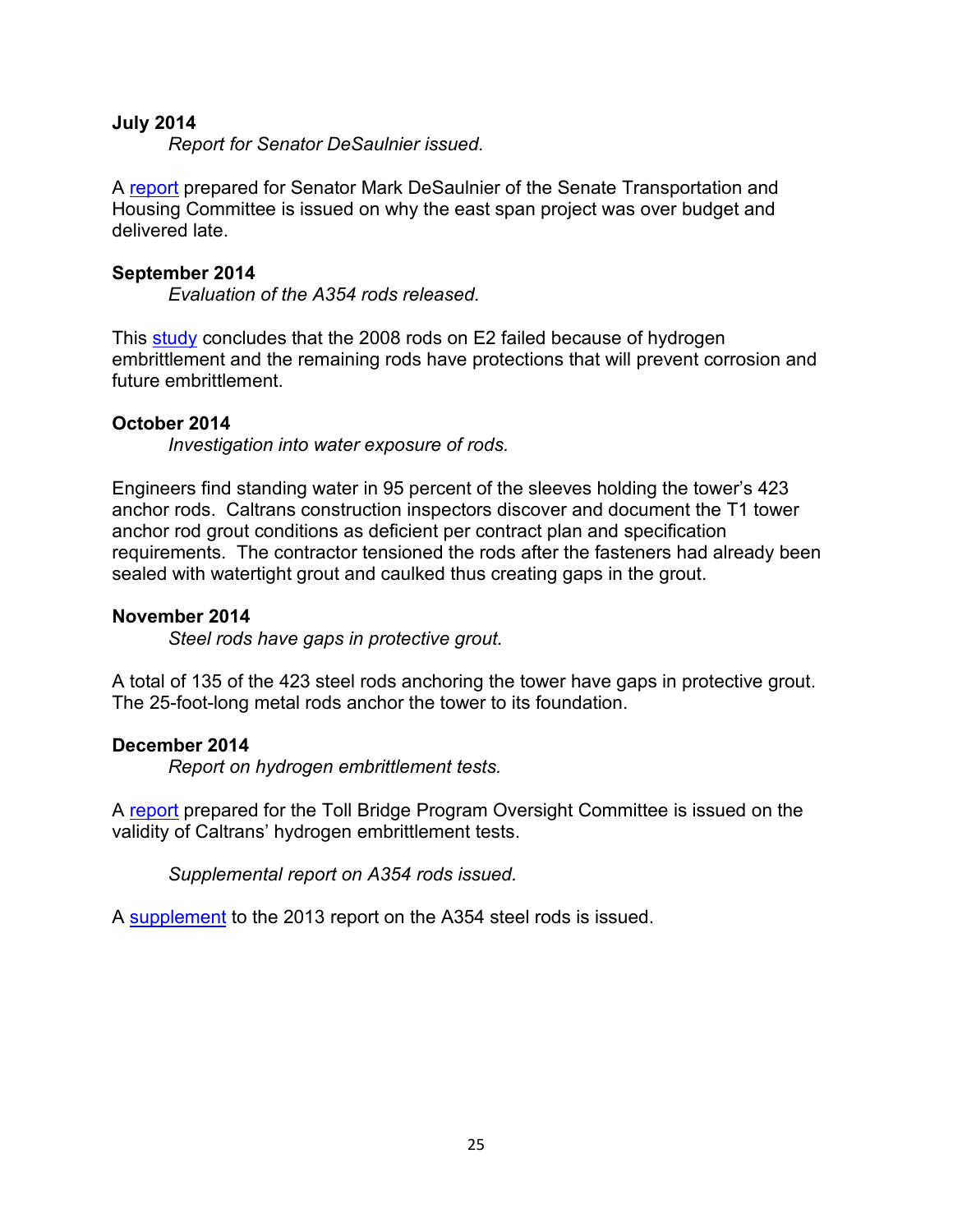## **February 2015**

*Rust and cracks found on tower rod.*

Preliminary tests of a steel anchor rod removed from the tower reveal rust and tiny cracks.

## **March 2015**

*Caltrans announces winning bid for demolition of old east span superstructure.*

Caltrans accepts a \$69 million bid for part of the demolition of the east span. This contract will remove the steel truss spans and towers from the old bridge.

## **May 2015**

*First phase of tower anchor rod investigation is concluded.*

Caltrans announces the completion of the first phase of the tower anchor rod investigation, releasing test results showing more than 99 percent of rods tested were not broken.

## **June 2015**

*Salvage steel to become art.*

Salvaged steel from the old east span will be recycled into public art and history projects under a program supervised by the Oakland Museum of California.

## **June 11, 2015**

*Old bridge cantilever demolition competed.*

Caltrans completes the demolition of the cantilever section of the old east span which began on November 5, 2013. The anticipated final cost for the demolition is \$63.7 million.

## **September 2015**

*TBPOC votes to penalize American Bridge/Fluor.*

The Toll Bridge Program Oversight Committee votes to penalize American Bridge/Fluor \$11 million for the 2013 failure of steel rods as well as shoddy work that could threaten hundreds of other rods in the tower foundation.

## **October 2015**

*Maintenance and repair issues continue.*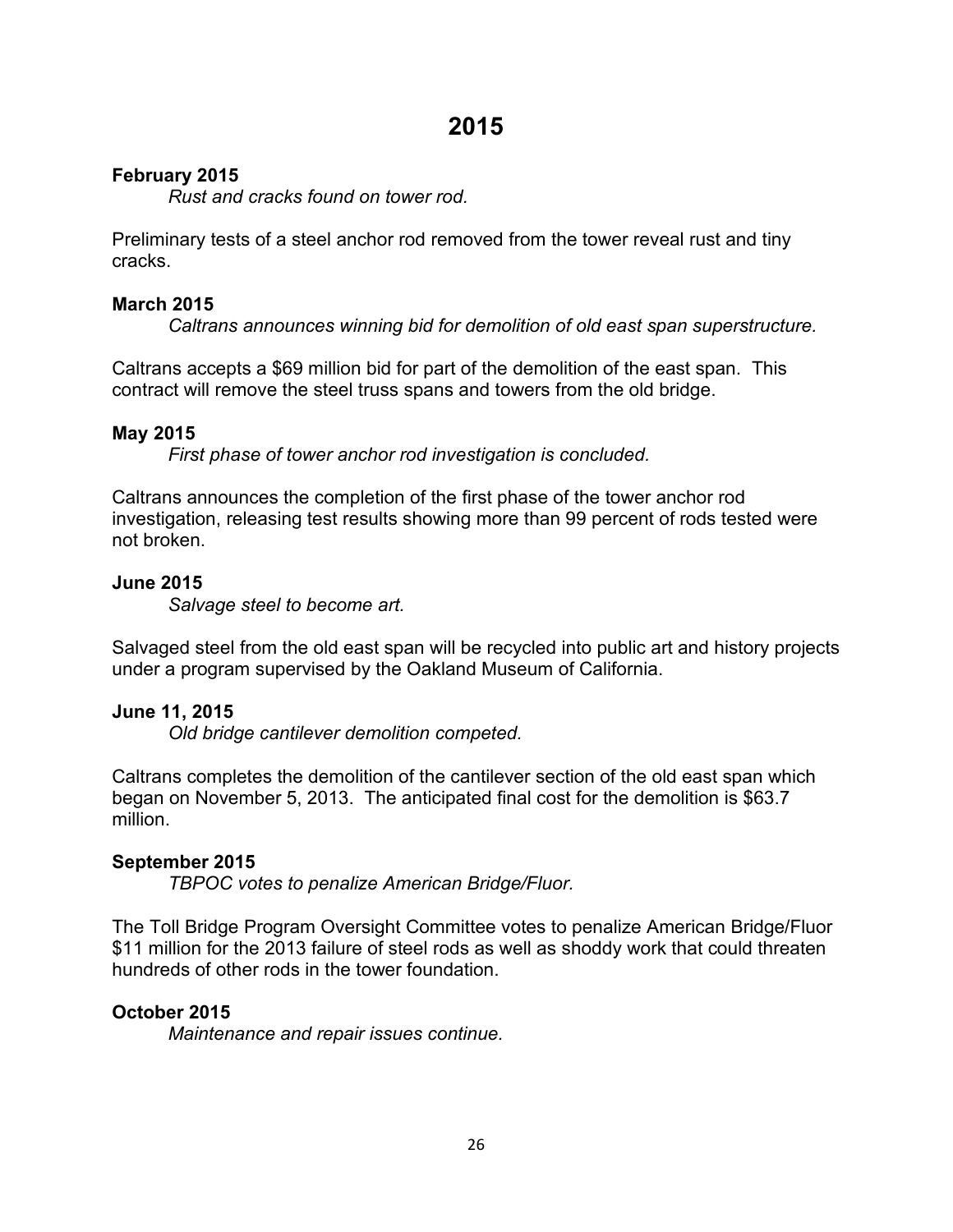TBPOC funds the analysis and testing program that will produce the T1 tower anchor rods system evaluation and repair [report](http://files.mtc.ca.gov/library/pub/29188.pdf). A maintenance peer review panel report cites concern for the integrity of the main cable from corrosion due to rainwater leaks.

### **December 2015**

*Steel awarded to art projects.*

Salvaged steel from the old east span is awarded by the Bay Bridge Steel Program, administered by the Oakland Museum of California, to projects including a sculpture near the Petaluma River, a gate for an arts center in Joshua Tree, two public installations near the bridge and an observation platform for a park in San Francisco.

## **2016**

## **January 2016**

*Leaks plugged with caulking.*

Water that is flowing in through gaps in the roadway side of the guardrails is fixed by applying caulk to the joint between the asphalt road surface and the guardrails.

### **February 2016**

*Major section of old bridge brought down.*

Caltrans crews begin lowering the first 504-foot truss span of the old east span.

## **April 2016**

*Second truss removed.*

Caltrans lowers the second 504-foot truss span of the old east span.

### **May 2016**

*Planned approved to keep water from corroding rods.*

The Toll Bridge Program Oversight Committee approves a \$15 million plan to keep water from corroding rods by re-grouting sleeves that hold more than 420 anchor rods at the base of the tower.

## **June 30, 2016**

*Anchor rod report released.*

The T1 tower anchor rods system evaluation and repair [report](http://files.mtc.ca.gov/library/pub/30278.pdf) is released.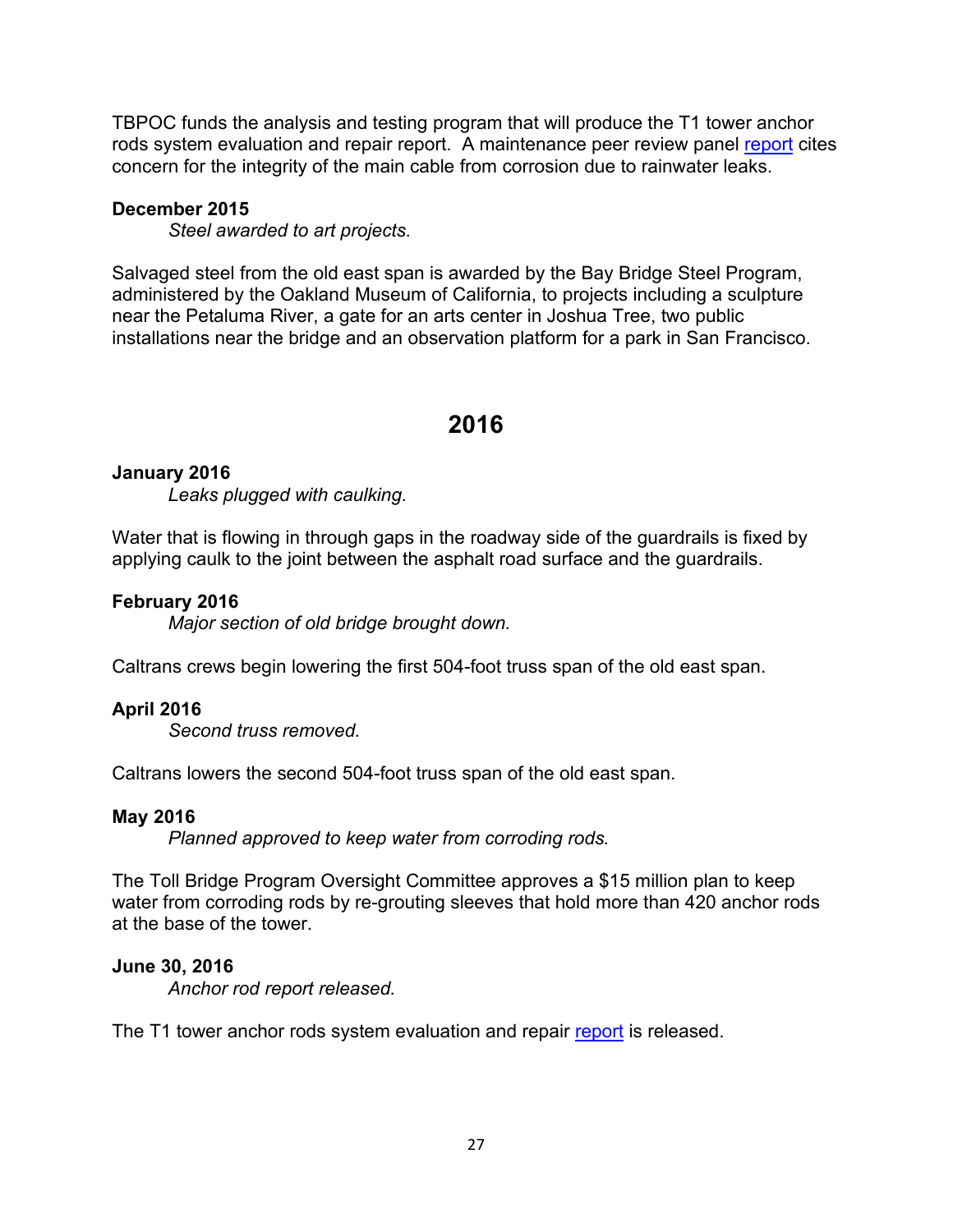### **July 2016**

*Fourth and fifth trusses removed.*

Caltrans lowers the last two of five 504-foot trusses as demolition of the old east span continues.

### **October 2016**

*Bay Bridge bike path opened.*

The bike path on the new Bay Bridge to Yerba Buena Island and Treasure Island opens to the public.

### **November 2016**

*288-foot trusses are lowered.*

The first of fourteen 288-foot trusses of the old east span are removed. The complete demolition of the old bridge is expected to be completed at the end of 2018.

## **2017**

### **January 2017**

*More steel awarded for art projects.*

Five more winners (for a total of 15) of sections of steel from the old east span are announced.

### **March 2017**

*Last steel truss removed.*

The last steel truss span of the old east span is lowered and disassembled.

## **2018**

### **June 2018**

*Settlement reached with bridge contractor.*

A settlement is reached with American Bridge/Fluor under which it will receive \$25.5 million and a \$8.5 million fine against it will be waived. The state now closes out its \$2 billion contract with American Bridge/Fluor for its work on the Bay Bridge.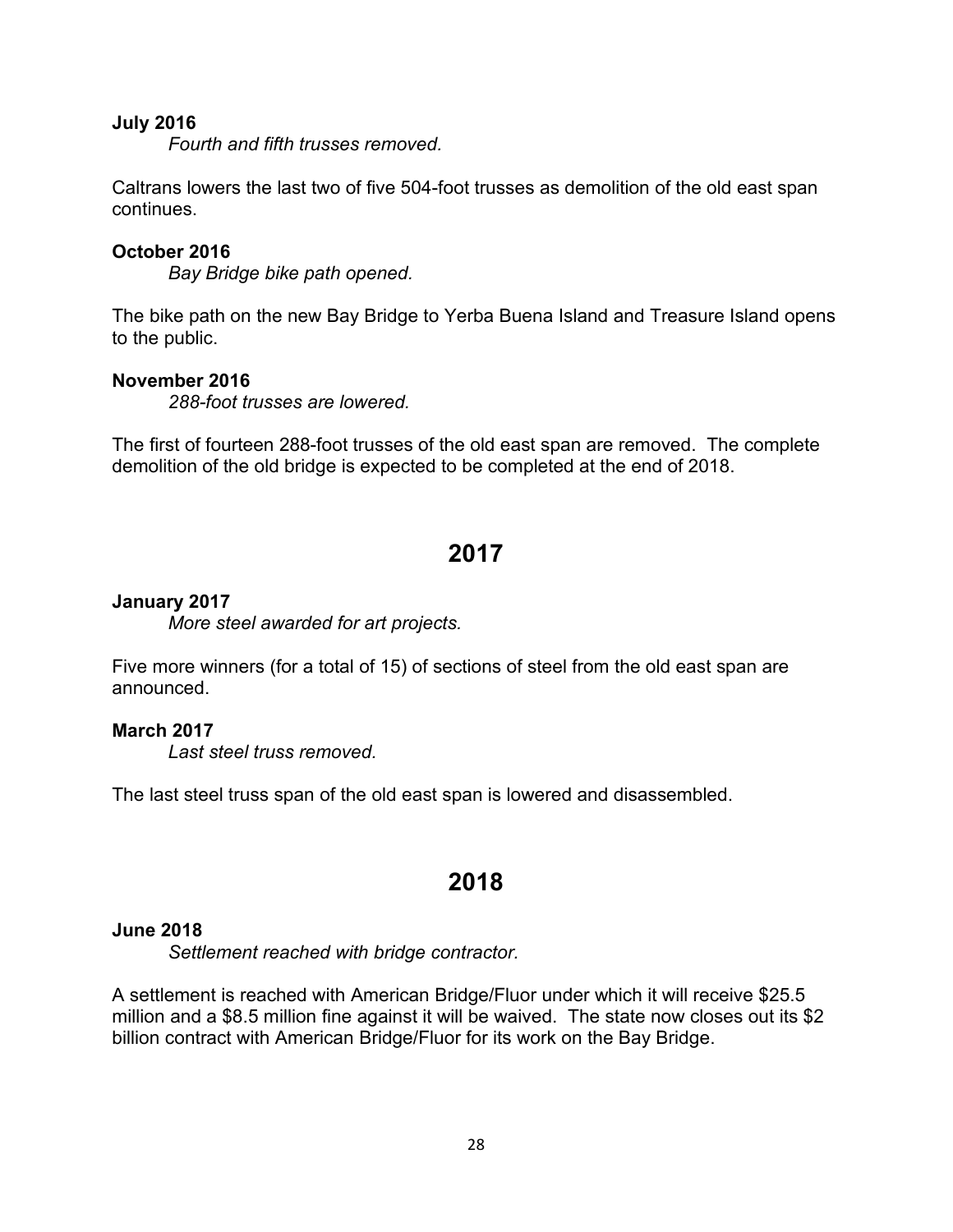## **August 2018**

*State auditor report issued.*

A [report](https://www.bsa.ca.gov/pdfs/reports/2018-104.pdf) is issued by the state auditor on implementing lessons learned on the Bay Bridge project.

## **September 8, 2018**

*Demolition of old bridge completed.*

The marine foundations of the last two remaining piers of the old east span are imploded. The demolition of the old Bay Bridge is complete.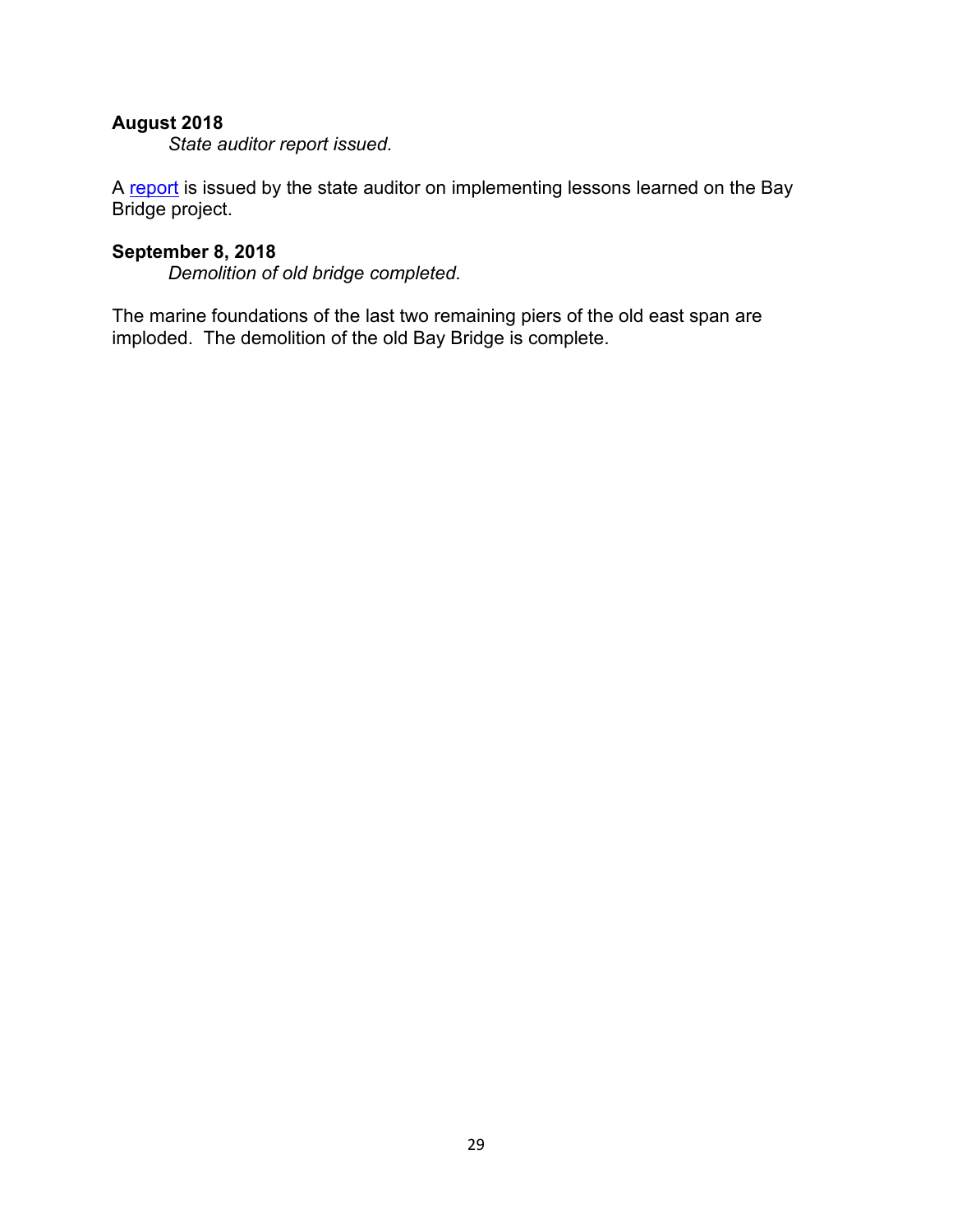# **Appendices**

# **Appendix A – News Articles and Newletters**

## *San Francisco-Oakland Bay Bridge East Span Replacement : Online Newspaper Highlights 1996-2019*

Metropolitan Transportation Commission, 2021. <http://files.mtc.ca.gov/library/pub/47950.pdf>

A chronological compilation of articles available online related to the replacement of the east span of the San Francisco-Oakland Bay Bridge.

## *San Francisco-Oakland Bay Bridge East Span Replacement : Newspaper Clipping Highlights*

Metropolitan Transportation Commission, 1989-2014. [http://files.mtc.ca.gov/library/pub/23223\\_v1\\_TOC.pdf](http://files.mtc.ca.gov/library/pub/23223_v1_TOC.pdf) [http://files.mtc.ca.gov/library/pub/23223\\_v2\\_TOC.pdf](http://files.mtc.ca.gov/library/pub/23223_v2_TOC.pdf) [http://files.mtc.ca.gov/library/pub/23223\\_v3\\_TOC.pdf](http://files.mtc.ca.gov/library/pub/23223_v3_TOC.pdf) [http://files.mtc.ca.gov/library/pub/23223\\_v4\\_TOC.pdf](http://files.mtc.ca.gov/library/pub/23223_v4_TOC.pdf) [http://files.mtc.ca.gov/library/pub/23223\\_v5\\_TOC.pdf](http://files.mtc.ca.gov/library/pub/23223_v5_TOC.pdf) [http://files.mtc.ca.gov/library/pub/23223\\_v6\\_TOC.pdf](http://files.mtc.ca.gov/library/pub/23223_v6_TOC.pdf) [http://files.mtc.ca.gov/library/pub/23223\\_v7\\_TOC.pdf](http://files.mtc.ca.gov/library/pub/23223_v7_TOC.pdf) [http://files.mtc.ca.gov/library/pub/23223\\_v8\\_TOC.pdf](http://files.mtc.ca.gov/library/pub/23223_v8_TOC.pdf) [http://files.mtc.ca.gov/library/pub/23223\\_v9\\_TOC.pdf](http://files.mtc.ca.gov/library/pub/23223_v9_TOC.pdf) [http://files.mtc.ca.gov/library/pub/23223\\_v10\\_TOC.pdf](http://files.mtc.ca.gov/library/pub/23223_v10_TOC.pdf) [http://files.mtc.ca.gov/library/pub/23223\\_v11\\_TOC.pdf](http://files.mtc.ca.gov/library/pub/23223_v11_TOC.pdf) [http://files.mtc.ca.gov/library/pub/23223\\_v12\\_TOC.pdf](http://files.mtc.ca.gov/library/pub/23223_v12_TOC.pdf) [http://files.mtc.ca.gov/library/pub/23223\\_v13\\_TOC.pdf](http://files.mtc.ca.gov/library/pub/23223_v13_TOC.pdf)

Newspaper articles from the collapse of the bridge in 1989 to the completion of the replacement project in 2014. The table of contents for each volume is available online; the news articles are available in the MTC-ABAG Library.

## *East Span News: The Newsletter of the San Francisco-Oakland Bay Bridge East Span Seismic Safety Project*

California Department of Transportation, 1997-2002. [http://files.mtc.ca.gov/library/pub/non/22330\\_1.pdf](http://files.mtc.ca.gov/library/pub/non/22330_1.pdf) [http://files.mtc.ca.gov/library/pub/non/22330\\_2.pdf](http://files.mtc.ca.gov/library/pub/non/22330_2.pdf) [http://files.mtc.ca.gov/library/pub/non/22330\\_3.pdf](http://files.mtc.ca.gov/library/pub/non/22330_3.pdf) [http://files.mtc.ca.gov/library/pub/non/22330\\_4.pdf](http://files.mtc.ca.gov/library/pub/non/22330_4.pdf) [http://files.mtc.ca.gov/library/pub/non/22330\\_5.pdf](http://files.mtc.ca.gov/library/pub/non/22330_5.pdf)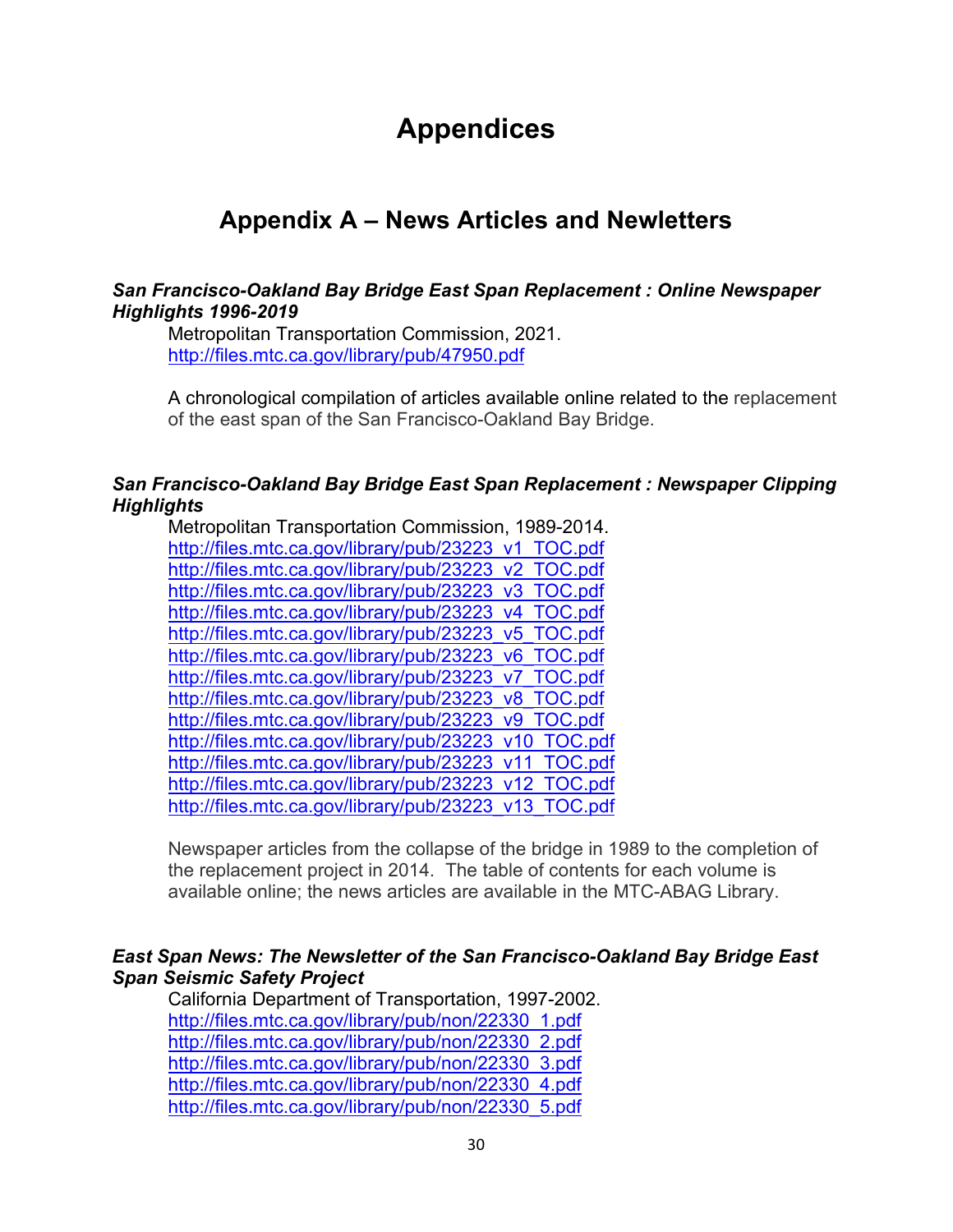## *Bay Bridge News: The Newsletter of the San Francisco-Oakland Bay Bridge*

Toll Bridge Program Oversight Committee, 2006-2013. [http://files.mtc.ca.gov/library/pub/non/17522\\_01.pdf](http://files.mtc.ca.gov/library/pub/non/17522_01.pdf) [http://files.mtc.ca.gov/library/pub/non/17522\\_02.pdf](http://files.mtc.ca.gov/library/pub/non/17522_02.pdf) [http://files.mtc.ca.gov/library/pub/non/17522\\_03.pdf](http://files.mtc.ca.gov/library/pub/non/17522_03.pdf) [http://files.mtc.ca.gov/library/pub/non/17522\\_04.pdf](http://files.mtc.ca.gov/library/pub/non/17522_04.pdf) [http://files.mtc.ca.gov/library/pub/non/17522\\_05.pdf](http://files.mtc.ca.gov/library/pub/non/17522_05.pdf) [http://files.mtc.ca.gov/library/pub/non/17522\\_06.pdf](http://files.mtc.ca.gov/library/pub/non/17522_06.pdf) [http://files.mtc.ca.gov/library/pub/non/17522\\_07.pdf](http://files.mtc.ca.gov/library/pub/non/17522_07.pdf) [http://files.mtc.ca.gov/library/pub/non/17522\\_08.pdf](http://files.mtc.ca.gov/library/pub/non/17522_08.pdf) [http://files.mtc.ca.gov/library/pub/non/17522\\_09.pdf](http://files.mtc.ca.gov/library/pub/non/17522_09.pdf) [http://files.mtc.ca.gov/library/pub/non/17522\\_10.pdf](http://files.mtc.ca.gov/library/pub/non/17522_10.pdf) [http://files.mtc.ca.gov/library/pub/non/17522\\_11.pdf](http://files.mtc.ca.gov/library/pub/non/17522_11.pdf) [http://files.mtc.ca.gov/library/pub/non/17522\\_12.pdf](http://files.mtc.ca.gov/library/pub/non/17522_12.pdf) [http://files.mtc.ca.gov/library/pub/non/17522\\_13.pdf](http://files.mtc.ca.gov/library/pub/non/17522_13.pdf) [http://files.mtc.ca.gov/library/pub/non/17522\\_14.pdf](http://files.mtc.ca.gov/library/pub/non/17522_14.pdf) [http://files.mtc.ca.gov/library/pub/non/17522\\_15.pdf](http://files.mtc.ca.gov/library/pub/non/17522_15.pdf) [http://files.mtc.ca.gov/library/pub/non/17522\\_16.pdf](http://files.mtc.ca.gov/library/pub/non/17522_16.pdf) [http://files.mtc.ca.gov/library/pub/non/17522\\_17.pdf](http://files.mtc.ca.gov/library/pub/non/17522_17.pdf) [http://files.mtc.ca.gov/library/pub/non/17522\\_18.pdf](http://files.mtc.ca.gov/library/pub/non/17522_18.pdf) [http://files.mtc.ca.gov/library/pub/non/17522\\_19.pdf](http://files.mtc.ca.gov/library/pub/non/17522_19.pdf) [http://files.mtc.ca.gov/library/pub/non/17522\\_20.pdf](http://files.mtc.ca.gov/library/pub/non/17522_20.pdf) [http://files.mtc.ca.gov/library/pub/non/17522\\_21.pdf](http://files.mtc.ca.gov/library/pub/non/17522_21.pdf) [http://files.mtc.ca.gov/library/pub/non/17522\\_22.pdf](http://files.mtc.ca.gov/library/pub/non/17522_22.pdf) [http://files.mtc.ca.gov/library/pub/non/17522\\_23.pdf](http://files.mtc.ca.gov/library/pub/non/17522_23.pdf) [http://files.mtc.ca.gov/library/pub/non/17522\\_24.pdf](http://files.mtc.ca.gov/library/pub/non/17522_24.pdf) [http://files.mtc.ca.gov/library/pub/non/17522\\_25.pdf](http://files.mtc.ca.gov/library/pub/non/17522_25.pdf) [http://files.mtc.ca.gov/library/pub/non/17522\\_26.pdf](http://files.mtc.ca.gov/library/pub/non/17522_26.pdf) [http://files.mtc.ca.gov/library/pub/non/17522\\_27.pdf](http://files.mtc.ca.gov/library/pub/non/17522_27.pdf) [http://files.mtc.ca.gov/library/pub/non/17522\\_28.pdf](http://files.mtc.ca.gov/library/pub/non/17522_28.pdf) [http://files.mtc.ca.gov/library/pub/non/17522\\_29.pdf](http://files.mtc.ca.gov/library/pub/non/17522_29.pdf) [http://files.mtc.ca.gov/library/pub/non/17522\\_30.pdf](http://files.mtc.ca.gov/library/pub/non/17522_30.pdf) [http://files.mtc.ca.gov/library/pub/non/17522\\_31.pdf](http://files.mtc.ca.gov/library/pub/non/17522_31.pdf) [http://files.mtc.ca.gov/library/pub/non/17522\\_32.pdf](http://files.mtc.ca.gov/library/pub/non/17522_32.pdf) [http://files.mtc.ca.gov/library/pub/non/17522\\_33.pdf](http://files.mtc.ca.gov/library/pub/non/17522_33.pdf) [http://files.mtc.ca.gov/library/pub/non/17522\\_34.pdf](http://files.mtc.ca.gov/library/pub/non/17522_34.pdf) [http://files.mtc.ca.gov/library/pub/non/17522\\_35.pdf](http://files.mtc.ca.gov/library/pub/non/17522_35.pdf)